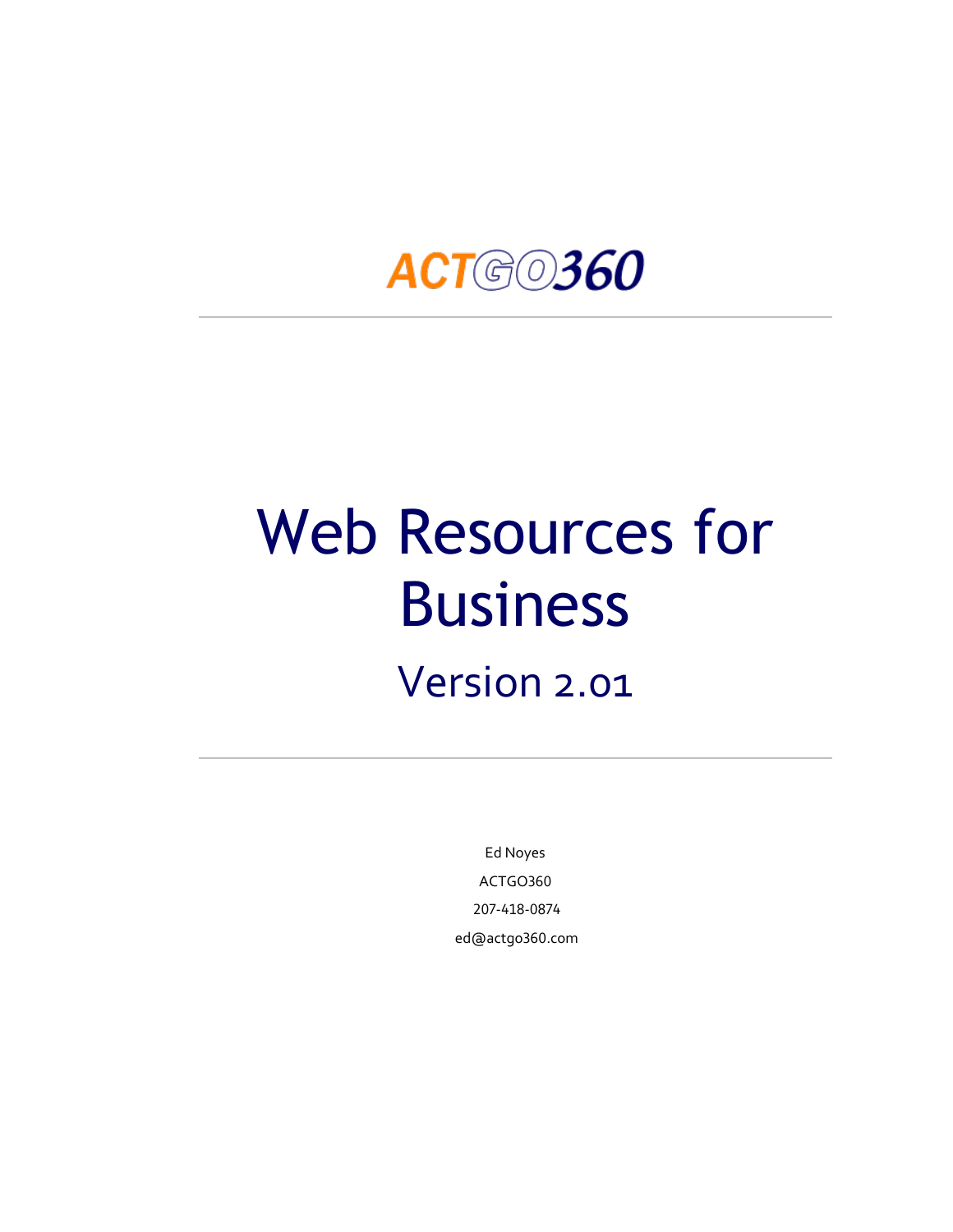

## Introduction

This guide is intended to help businesses of any size, non-profit orgnaizations, and anyone else with an intesrest in improving the online experience for everyone. It is provided free of charge to participants in our workshops and seminars.

Since this is a rapidly changing field, as new insights and information become available, we will continuously update this document and print new versions. Much of this material is also available on our website www.actgo360.com. We regularly update the website, too. The information on our website should be used as a companion to this document.

Additional help from ACTGO360 is also free. If you are seeking answers to any questions or problems you have , you can call us at 207-418-0874, email us a[t ed@actgo360.com,](mailto:ed@actgo360.com) post a comment or question on our Facebook page, or use the online form at our website to send us a message.

## **CONTENTS**

| The Rapid Adoption of Information Technology                        | 5              |
|---------------------------------------------------------------------|----------------|
| Mobile Web                                                          | 6              |
| Smartphones and tablets are edging out PCs                          | 6              |
| Who uses smartphones to access the web?                             | 6              |
| How are people using their smartphones?                             | 6              |
| <b>Tablets and Laptops</b>                                          | 6              |
| Social Media                                                        | $\overline{7}$ |
| Facebook is dominating the way the web is used.                     | 7              |
| Why do people use Facebook?                                         | 7              |
| Who uses social media?                                              | $\overline{7}$ |
| Implications of the New Environment                                 | 8              |
| Are we there yet?                                                   | 8              |
| Who's in charge?                                                    | 8              |
| Some examples of what you can expect.                               | 9              |
| BYO IT in the workplace                                             | 10             |
| Is it sustainable?                                                  | 10             |
| Privacy                                                             | 11             |
| Mark Zuckerberg: Facebook users eventually get over privacy anxiety | 11             |
| A Question Posed to Facebook                                        | 11             |
|                                                                     |                |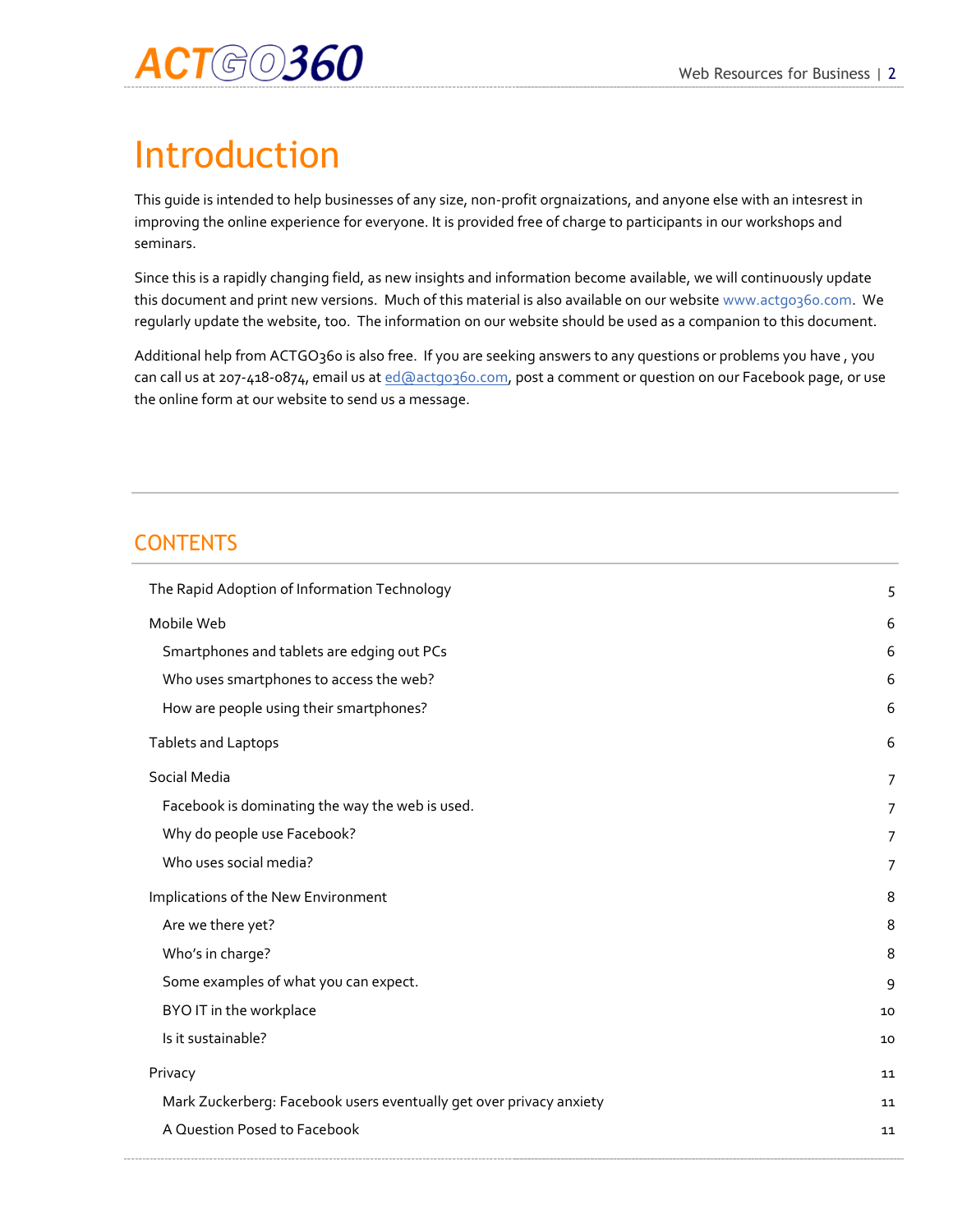



| Q and A: Facebook Privacy Changes                       | 12 |
|---------------------------------------------------------|----|
| EPIC: Facebook Timeline changes users' privacy settings | 13 |
| Registering a Domain Name                               | 15 |
| Picking a Domain Name                                   | 15 |
| Registering Your Domain                                 | 16 |
| E-Commerce Strategies                                   | 16 |
| DIY (Do It Yourself)                                    | 16 |
| <b>Outsource Everything</b>                             | 17 |
| Off-the-shelf e-commerce software with customizations   | 17 |
| <b>CMS (Content Management Systems)</b>                 | 18 |
| Complete In-House Development                           | 18 |
| How to Manage Your Project                              | 18 |
| To DYI or Not to DYI?                                   | 18 |
| How to Use a Web Developer                              | 18 |
| Specific Questions to Ask a Web Developer               | 19 |
| What does it Cost to Use a Web Developer?               | 20 |
| <b>Best Practices</b>                                   | 20 |
| Layout and Design                                       | 20 |
| Navigation                                              | 21 |
| <b>Content and Presentation</b>                         | 21 |
| Performance, Functionality, and Accessibility           | 22 |
| <b>Important Design Considerations</b>                  | 22 |
| How is the 3-second decision made?                      | 22 |
| Understanding the Fovea.                                | 23 |
| How do eyes track across your web page?                 | 23 |
| Responsive Design                                       | 24 |
| What is Responsive Web Design                           | 24 |
| Testing your site across different platforms            | 24 |
| Search Engine Optimization (SEO)                        | 24 |
| The SEO Mystery                                         | 24 |
| <b>SEO Tips</b>                                         | 25 |
| Push vs. Pull Marketing                                 | 26 |
| Selling in social media requires a different mindset.   | 26 |
| How does Pull Marketing work?                           | 26 |
|                                                         |    |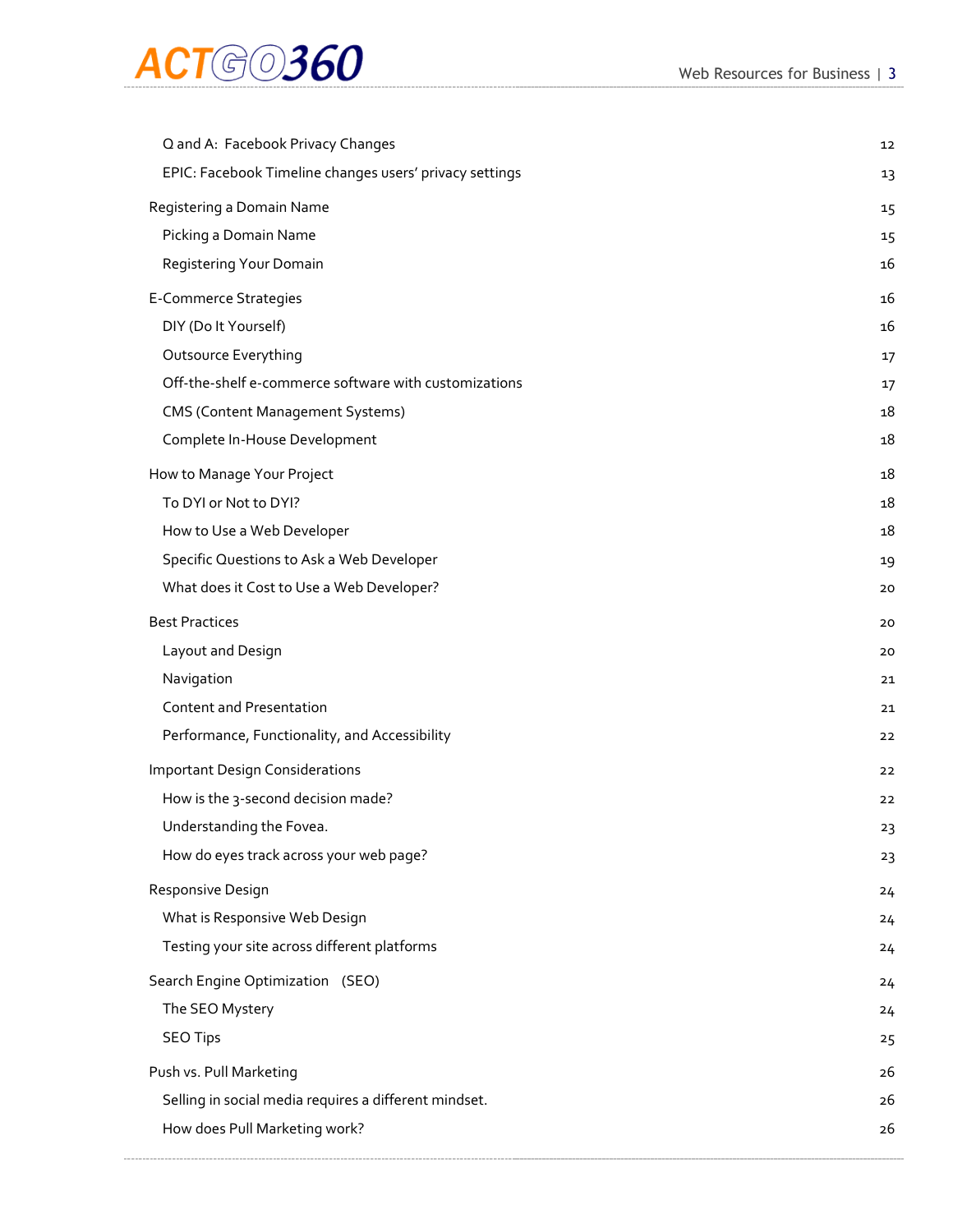

| Choose Your Social Media and Engage                                           | 27 |
|-------------------------------------------------------------------------------|----|
| Creating a Plan                                                               | 27 |
| What is your current revenue model?                                           | 27 |
| What social media or mobile tools can complement your existing revenue model? | 28 |
| What opportunities are there to add to your revenue model or create new ones? | 28 |
| Prioritize the opportunities.                                                 | 28 |
| Determine the "Hub" of your business activity.                                | 28 |
| Build the primary links to and from your "Hub".                               | 28 |
| Add the secondary links.                                                      | 29 |
| Implement your plan.                                                          | 29 |
| Continuously improve your plan.                                               | 29 |
| Important Points to Remember when Marketing in the New Environment            | 30 |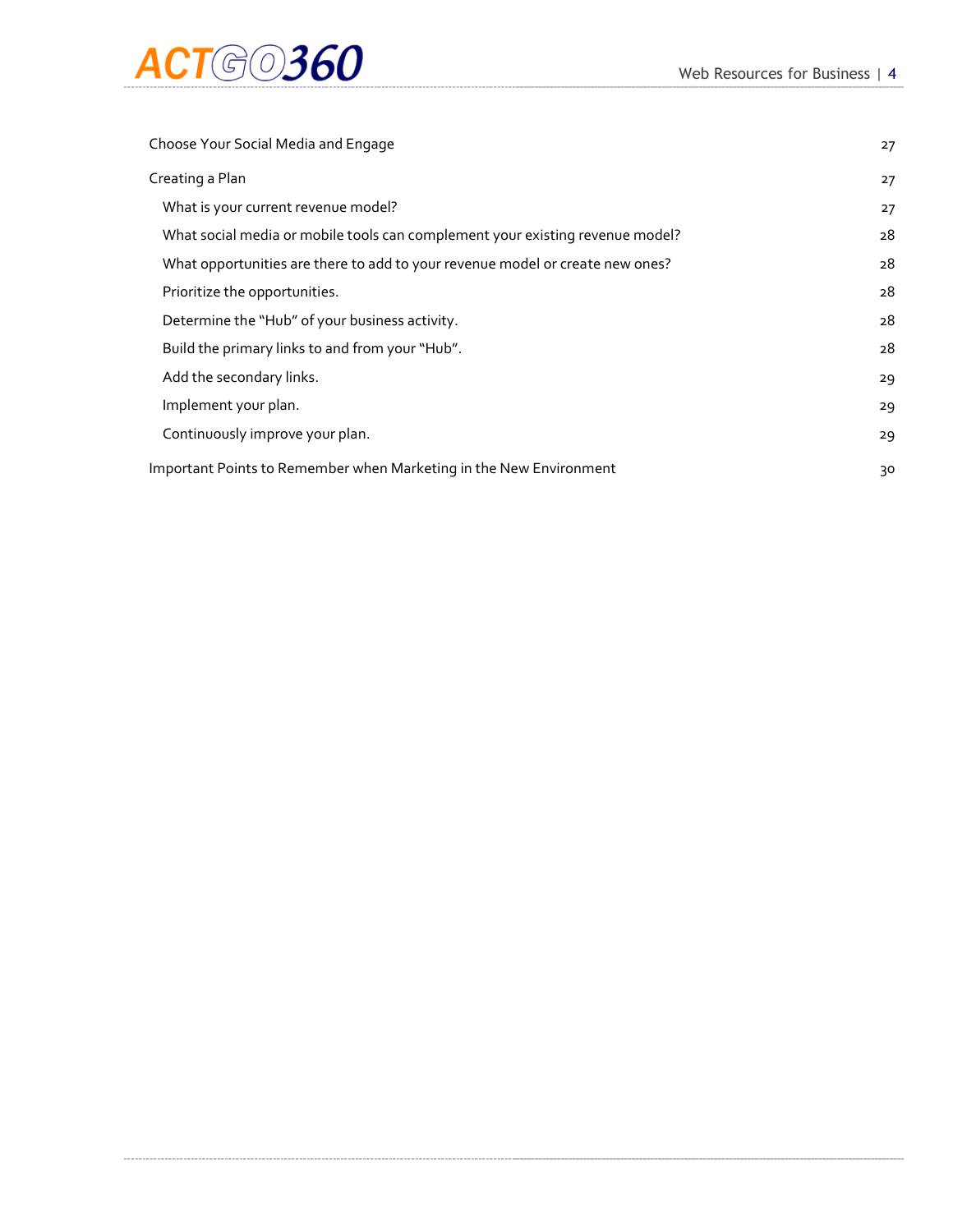

## The New Environment

Think of the Information Age as an 80-year period and that we are about half-way into it. During the first 40 years businesses lead the way by using technology to automate their ordinary processes. From the PC and the early stages of the internet and e-commerce the focus was primarily on ways to support the industrial economy. Businesses like IBM, Microsoft, and Intel became the powerhouses of innovation.

We are now seeing a dramatic shift. Technology has become inexpensive, adaptive, mobile, and ubiquitous. Incredible computing power is in everyone's hands and in everyone's pockets with tablets and smart phones. Wireless and internet-capable devises are being embedded in hundreds of consumer products. Meanwhile social media is rapidly becoming the primary channel for how we consume information. Businesses like Google and Facebook are now leading the way into the second phase of the Information Age.

In this new environment individuals are now able to exert greater control in their social, political, and economic activities. When individuals control the message, institutions lose their ability to push their agendas.

The implications are profound for all of us. Any business that doesn't adapt to the new realities risks being left behind.

## <span id="page-4-0"></span>The Rapid Adoption of Information Technology

This chart created by Charlie Catlett at Argonne National Laboratory in 2005 shows the increasingly rapid pace at which new technology is being adopted. Information technologies like cell phones, personal computers, and the internet have been among the fastest to reach a majority of American households. If we could extend the chart beyond 2005, smart phones and social media would show even steeper adoption curves.

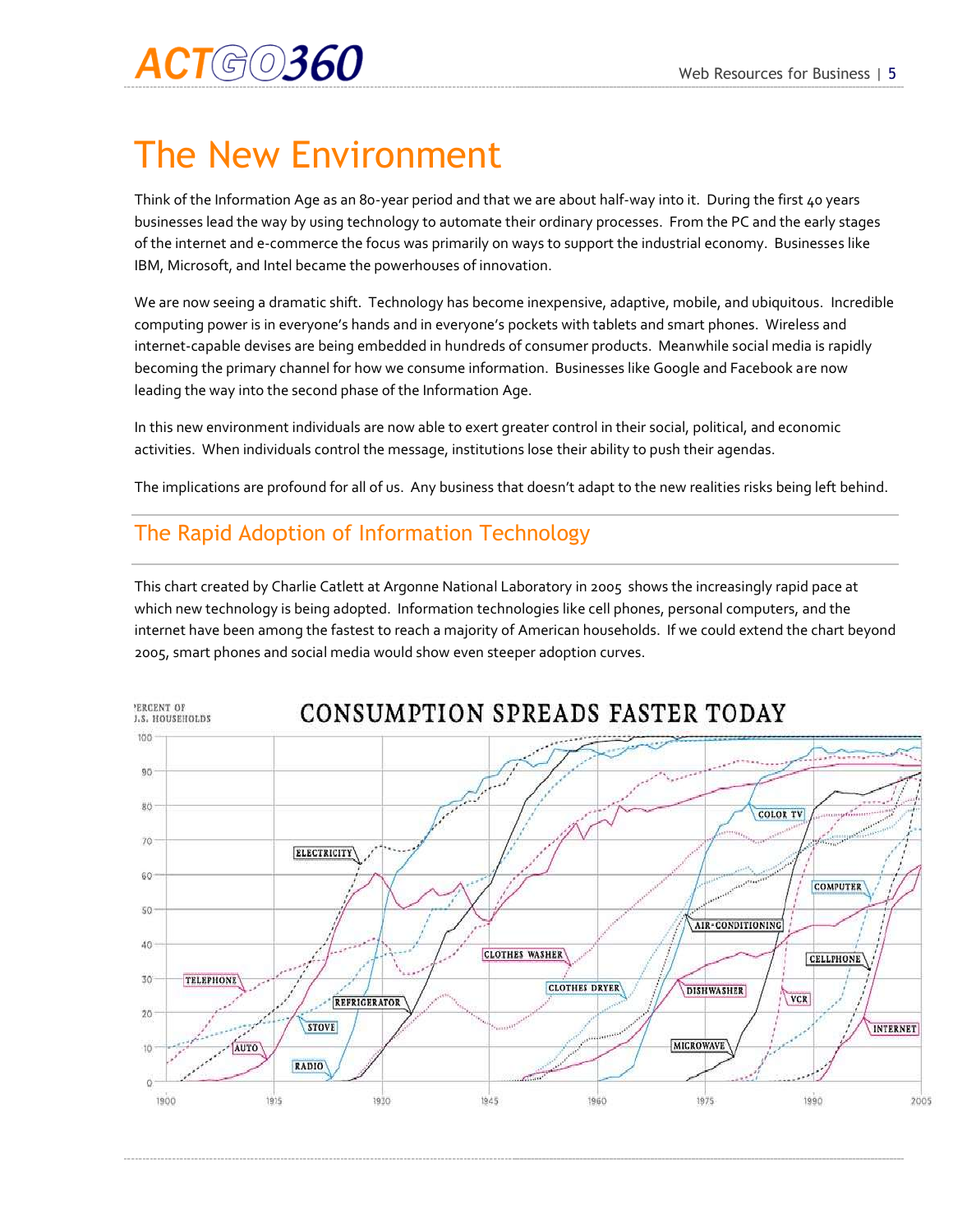## GH (0)

## <span id="page-5-0"></span>Mobile Web

#### <span id="page-5-1"></span>Smartphones and tablets are edging out PCs

According to a Gartner Research report published in November, 2011 web capable mobile devices – smartphones and tablets – have already become the preferred methods for accessing the web among new users. The cost and the convenience of smartphones are important factors driving their popularity.

As more people switch to using mobile web and as wireless networks become more capable, home-based wired broadband is becoming less important. According Pew Research's report "State of Social Media: 2011" published 12/14/11, after a decade of steady growth home broadband adoption peaked around May, 2010. Since then it has leveled off and actually declined slightly.

#### <span id="page-5-2"></span>Who uses smartphones to access the web?

In 2012 31% of all smartphone owners use their phone as their primary way to access the web. The rate is significantly higher among 18-29 year olds (45%) and those with incomes under  $$30,000$  (43%). Americans over 50 are much less likely to rely on their phone to connect to the internet (11%). Likewise only 21% of those with incomes over \$50,000 are cell mostly web users.

#### <span id="page-5-3"></span>How are people using their smartphones?

The pattern of how people are using their smartphones is about the same across all age groups. Texting and photo taking are most popular. Among all activities age is a significant factor. Those under 50 are far more likely to take advantage of smart phone features. From the data it looks like most people over 50 could accomplish their most common tasks with a feature phone.

## <span id="page-5-4"></span>Tablets and Laptops

Prior to the availability of smartphones, a wifi equipped laptop was the only practical way for mobile users to access the web. Smartphones have the advantage of being able to access the internet through wireless networks with wide coverage areas, meaning they can go online almost anywhere. With a cellular card a laptop can access the same network, but most laptops still rely on wifi hot spots. The Wireless Broadband Network estimates that public wifi hotspots will increase by 350% worldwide by 2015, providing additional support for continued laptop popularity.

While desktop PC sales are lagging, laptop sales are expected to experience continued growth. Meanwhile tablet sales have enjoyed explosive growth since the introduction of the iPad in 2010. According to a January 4, 2012 report by DisplaySearch, tablet sales will outpace laptop sales within 5 years. Strategy Analytics reported on January 26, 2012 that tablet sales jumped 260% in 2011 over 2010.

## WORLD WIDE MOBILE SALES

**2011 smartphone sales** 461.5 million units

**2012 est. - 40% increase**

675.3 million units

**In 2011 smartphone sales overtook pc sales for the first time.** 364 million PCs were sold.

**In 2012 half US adults became smartphone owners.**

#### **TOP USES OF SMART PHONES BY AGE**

|                        |     | 18-29 30-49 50-64 |                | 65+            |
|------------------------|-----|-------------------|----------------|----------------|
| <b>Texting</b>         | 95% | 85%               | 58%            | 24%            |
| <b>Take Photo</b>      | 91  | 81                | 60             | 37             |
| <b>Send Photo</b>      | 72  | 65                | 40             | 16             |
| Internet               | 64  | 54                | 26             | 10             |
| <b>Play Games</b>      | 53  | 44                | 18             | $\overline{7}$ |
| <b>Play Music</b>      | 58  | 39                | 16             | 4              |
| <b>Record Video</b>    | 53  | 42                | 19             | 3              |
| Social Network         | 50  | 36                | 13             | 2              |
| <b>Download App</b>    | 49  | 37                | 17             | 7              |
| Watch Video            | 44  | 32                | 10             | 3              |
| <b>Post Video</b>      | 37  | 26                | 9              | 5              |
| <b>Online Banking</b>  | 29  | 22                | 10             | 6              |
| <b>Video Call/Chat</b> | 14  | 5                 | $\overline{2}$ | $\overline{2}$ |

#### Source: Pew Research State of Social Media: 2011

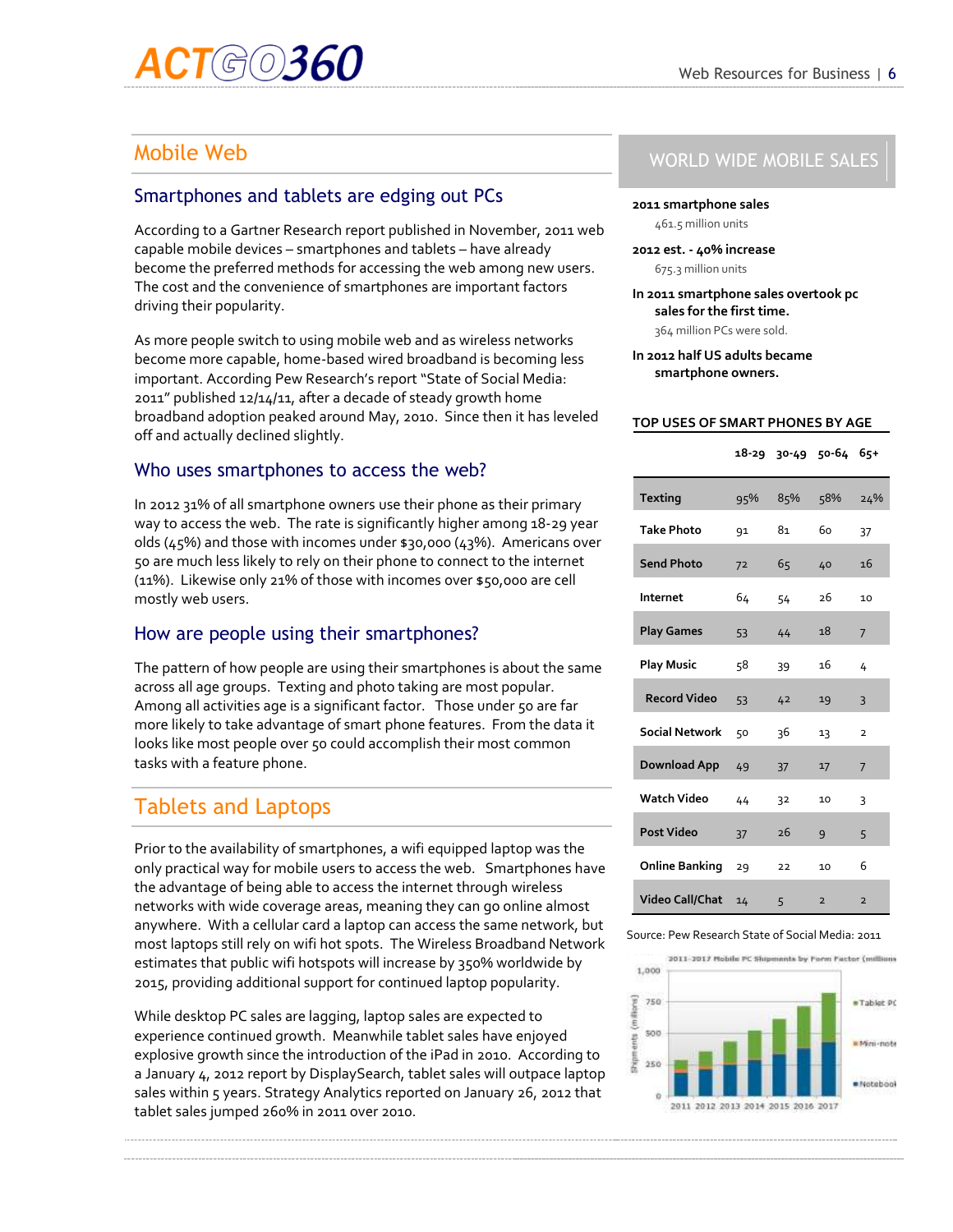## $G(0)360$

## <span id="page-6-0"></span>Social Media

#### <span id="page-6-1"></span>Facebook is dominating the way the web is used.

Today more people will spend more time on Facebook than Google, eBay, MSN, Yahoo, Amazon, and YouTube combined. Social media, especially Facebook, is becoming the primary way that individuals are experiencing the internet.

#### <span id="page-6-2"></span>Why do people use Facebook?

People use Google, Yahoo, and Bing to find objective information. Amazon and eBay are gigantic marketplaces. Facebook on the other hand is a platform that helps people to connect with each other.

In a study appearing in the February 2012 edition of the journal *Personality and Individual Differences* Boston University professors Nardkami and Hofmann revealed that the two fundamental reasons why people use Facebook are to fulfill the need to belong and the need for selfpresentation. This finding is consistent with both the reasons people express for using social media and the profile of their Facebook friends.



#### TOP REASONS PEOPLE USE SOCIAL MEDIA

#### **67% Stay in touch with current friends**

**64% Stay in touch with family members**

**50% Reconnect with old friends**

- **14% Connect with others over shared interests and hobbies**
- **9% Make new friends**
- **5% Read comments by celebrities, athletes, or politicians**
- **3% Find potential romantic or dating partners**

### ANALYSIS OF A TYPICAL FACEBOOK FRIENDS LIST

- **22% People from high school**
- **11% Extended family**
- **10% Coworkers**
- **9% College friends**
- **8% Immediate family**
- **7% People from volunteer groups**
- **31% Others (friends-of-friends, etc.)**

Source: Pew Research State of Social Media: 2011

#### <span id="page-6-3"></span>Who uses social media?

Social media is being used equally by men and women with no differences based on income, ethnicity, or education.

The only statistically significant difference that can be found is age. It is not surprising to find the earliest and fastest growth has been among 19-29 year olds.

However, it appears that over the past year usage among 18- 29 year olds has leveled off, while all other age groups continue their rapid adoption. This may be a statistical blip, a natural saturation point reached, or an indication that fatigue with social media is setting in.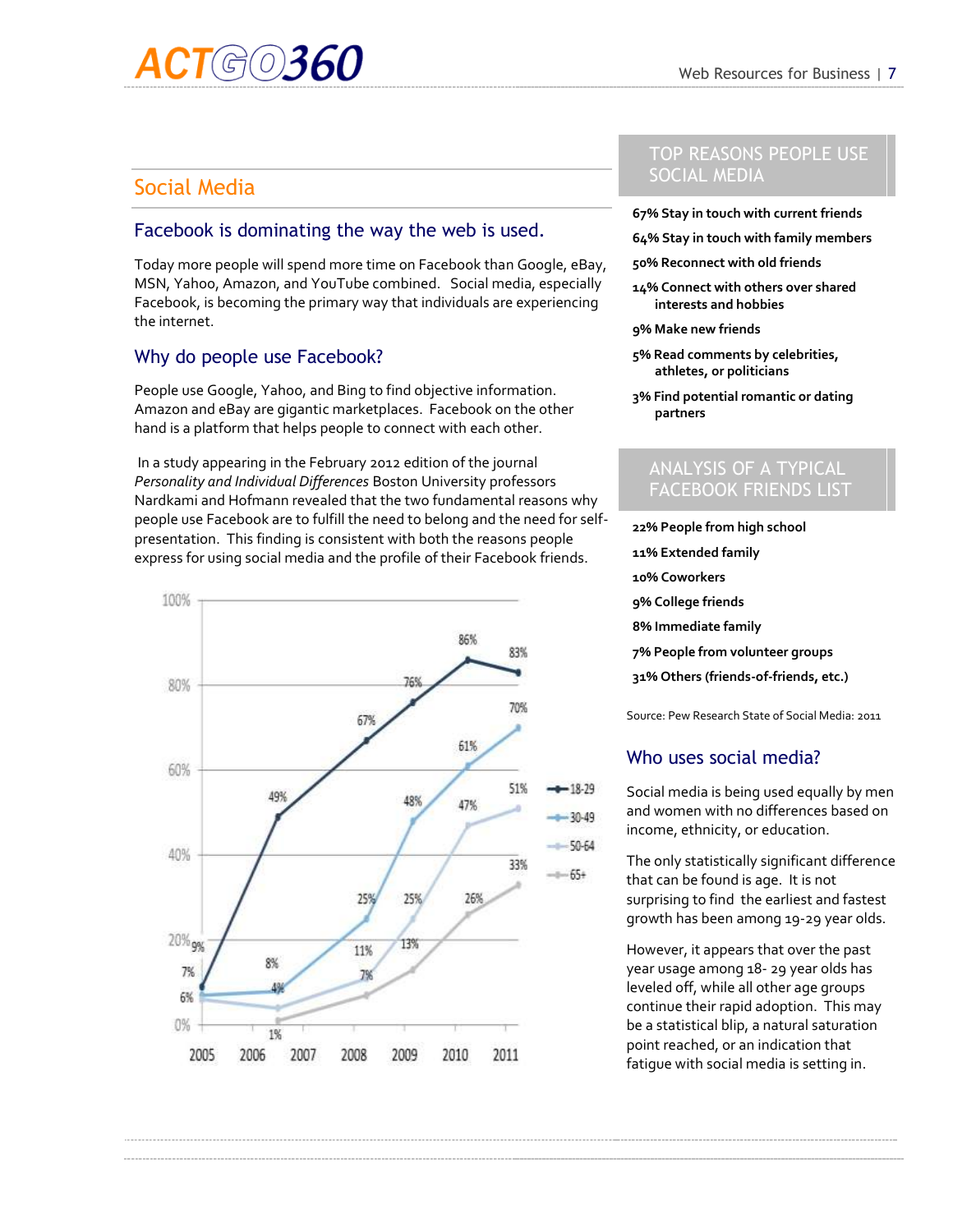## $\mathbb{G}(\text{O})$ 360

## <span id="page-7-0"></span>Implications of the New Environment

#### <span id="page-7-1"></span>Are we there yet?

Mobile web and social media have already been adopted by a majority of Americans. Both have moved from the Early Adopters stage and into the Late Majority within only three years, based on this *Diffusion of Innovation* model. By comparison the telephone took 50 years, autos took 30 years, and electricity took 15 years. It's true that those older technologies had to follow the build-out of extensive enabling networks, and in the case of autos, required individuals to make a large capital expenditure to participate. Mobile web and social media haven't faced those impediments. Regardless of the reasons we suddenly find ourselves in this new environment. There is no turning back.



### <span id="page-7-2"></span>Who's in charge?

The type of marketing that worked five or ten years ago is becoming less and less effective. Free streaming video is drawing viewers away from network and cable TV. More and more news is being consumed online while print versions suffer. We've known about these trends for years.

What is more revolutionary is the way information is processed. Consumers are motivated less by traditional advertising when making purchasing decisions. For some time consumers have been able to find independent reviews at Amazon or through a Google search. That has made marketing claims less important.

This was just the beginning. Consumers are far more likely to make a purchase based on a friend's recommendation than any other factor. That is the power behind social media and in particular the Facebook Like. In its recent IPO filing Facebook revealed that it has 845 million members with 483 million daily users. On average an average day Facebook users contribute an amazing 2.7 billion new "likes" and comments. Each like and comment instantly reach an average of 227 friends. Whenever a user visits a Facebook page, if a friend has liked it, that information is prominently displayed. Imagine if information could be displayed in your newspaper ad, or if your radio commercial was introduced with the tag "And now here is something five of your friends like." An endorsement from a friend is even more powerful than a celebrity endorsement.

And, there is more. Facebook knows far more about its members than you do about your customers. Without Facebook having to lift a finger users voluntarily share all sorts of personal information. Facebook knows your customer's age, where they live, their marital status, who they know, what books and movies they like, where they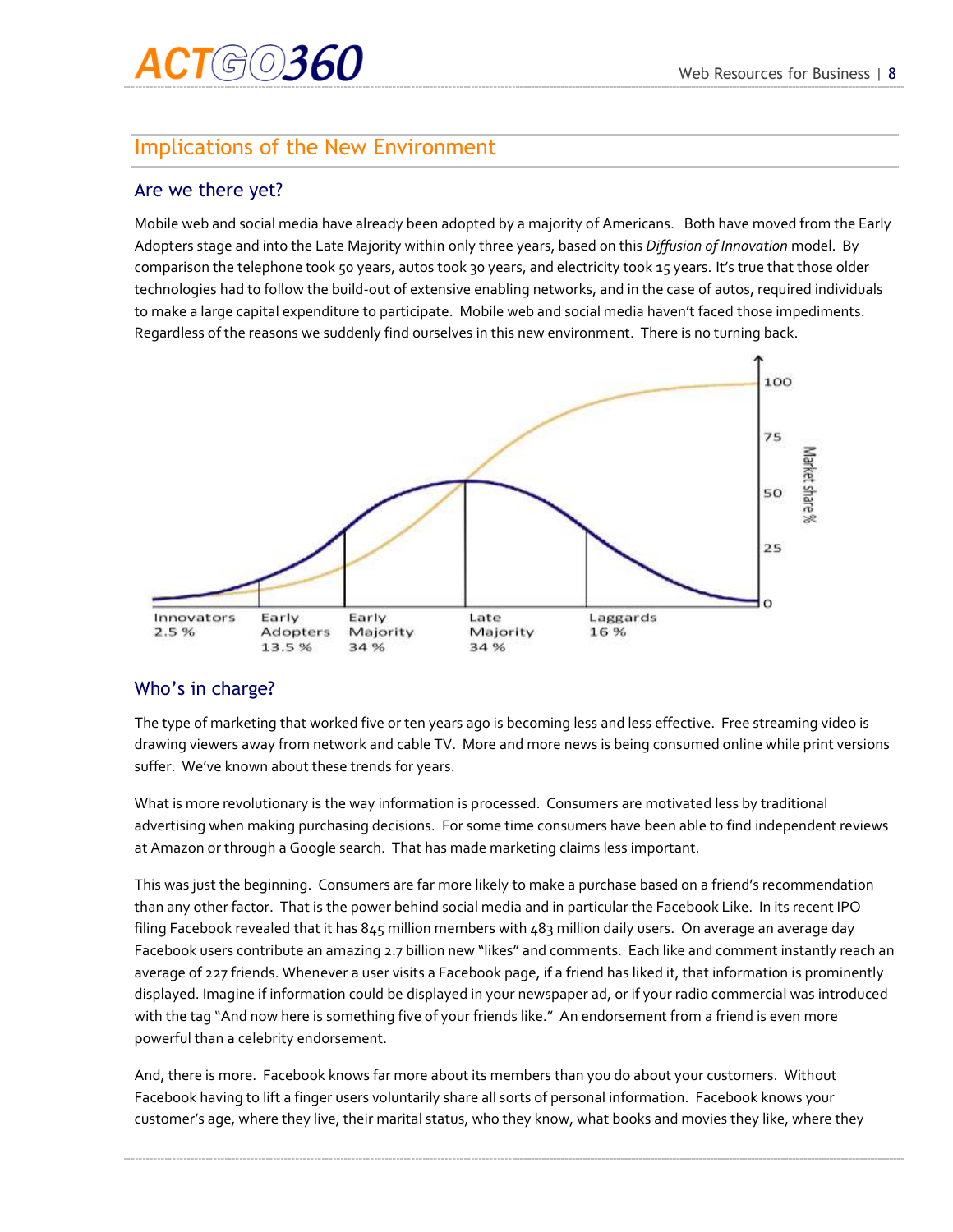have been, where they went to school, where they work, who they work with, and much more. Facebook even tracks where they go online after they log out of Facebook! Facebook is already using much of that information to help marketers target your customers. According to their IPO filing, they earned over \$1 billion in profits from advertising in 2011. And, they are just getting started.

Not to be left behind Google introduced Google+, its newest attempt at social networking, on June 28, 2011. It is already the fourth most popular social networking site. Given its current growth rate and its potential to integrate its other products, many predicted it will become the number two social network by the end of 2012. That never happened and upstart Pinterest overtook Google+. Google is not giving up and has already integrated Google+ with Google search and with other assets like G-mail, YouTube, and its Android operating system. It has the potential to assemble the most massive database of user profiles on the planet.

According to Nielsen's Social Media Report 2012, Facebook remains the largest social network by far with changes brewing among the next six.

|                  | Unique Monthly Visitors | YOY Change |
|------------------|-------------------------|------------|
| <b>FACEBOOK</b>  | 152 million             | $-4%$      |
| <b>TWITTER</b>   | 37 million              | $+13%$     |
| LINKEDIN         | 28 million              | $O\%$      |
| <b>PINTEREST</b> | 27 million              | $+1,047%$  |
| GOOGLE+          | 26 million              | $+80%$     |
| <b>TUMBLR</b>    | 25 million              | $+55%$     |
| <b>MYSPACE</b>   | 19 million              | $-13%$     |

### <span id="page-8-0"></span>Some examples of what you can expect.

You walk into a store and see a product that interests you. After examining the product and deciding you want it, you can take out your smartphone and browse to Amazon or do a Google search to find the best deal. You can then complete the purchase on your smartphone and deprive the store owner of a sale.

You go to a restaurant and are directed to a kiosk equipped with tablets. You log on to view the menu containing notations identifying your favorite items from previous visits. When you enter your order, it is transmitted to the kitchen wirelessly. You can then pay by swiping your credit card on the side of the tablet or waving your smart phone near it.

You are at the grocery store without a shopping list. You use your smartphone to contact your refrigerator, which sends you a list of items it senses you need in addition to items you entered when you were at home.

You dock your tablet in your car dashboard. It becomes your entertainment center, your navigation device, and monitors your engine functions. It also controls the air conditioning and heating systems.

When you get home your tablet communicates wirelessly with your bathroom scales, a blood pressure monitor, a glucose tester, and other home health devices and then automatically transmits a report to your doctor.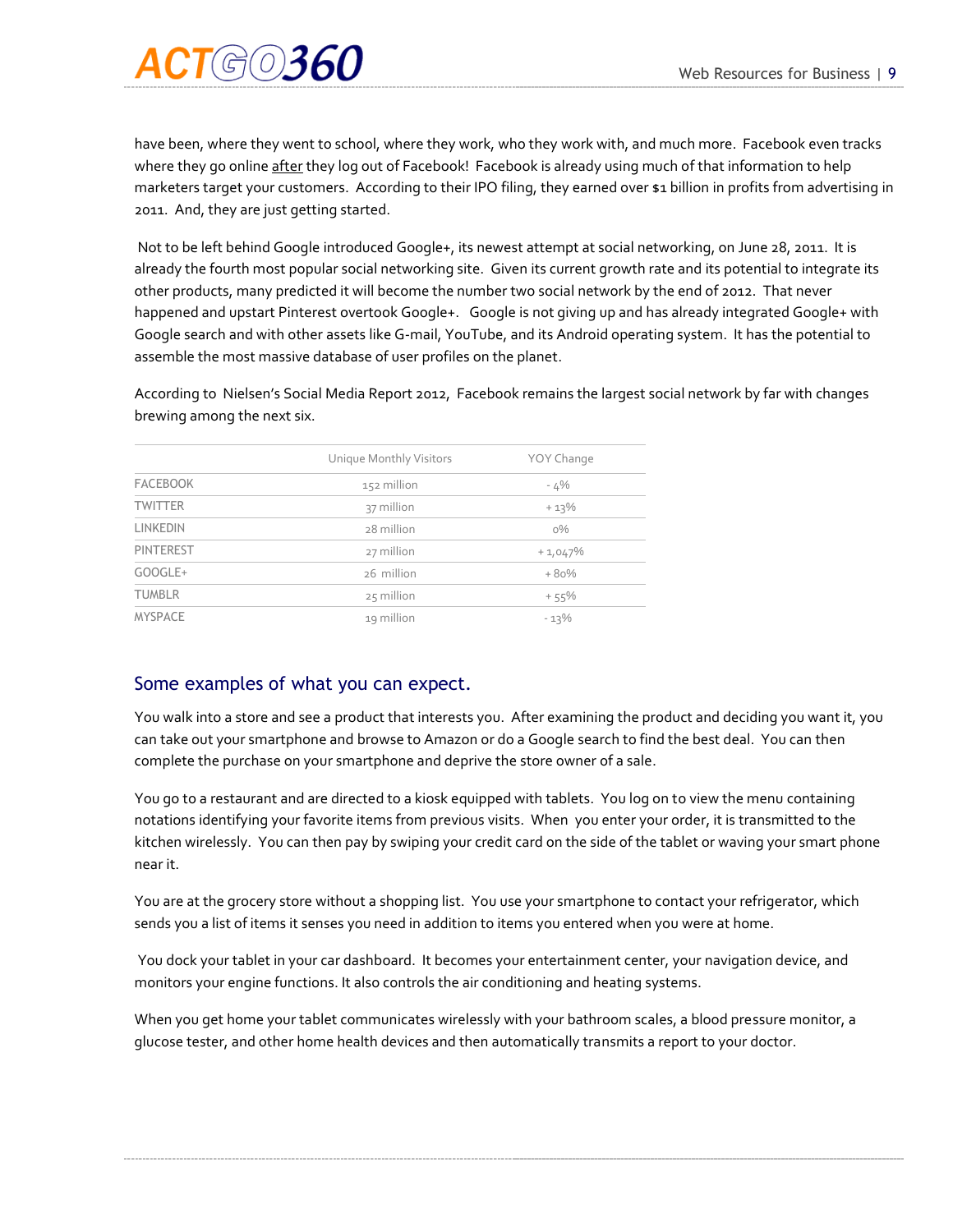

#### <span id="page-9-0"></span>BYO IT in the workplace

As smartphones and tablets have become more widespread, employees are bringing them into the workplace. How do employers cope with potential distractions? Some are banning smartphones. Others are embracing them. Since mobile devices are the logical tool of choice, some employers are developing mobile apps for the workplace. In addition to workflow processes, some employers are developing social media apps to create a platform for mass collaboration that includes employees at all levels, vendors, customers, and partners.

#### <span id="page-9-1"></span>Is it sustainable?

Is mobile technology and social media here to stay? That depends on acceptance and satisfaction. Users were asked to provide one word to describe how they felt about each. The results were compiled into the following word clouds. The larger the word the more frequently it was mentioned. The word clouds speak for themselves.

Smartphones:



Social Networking:

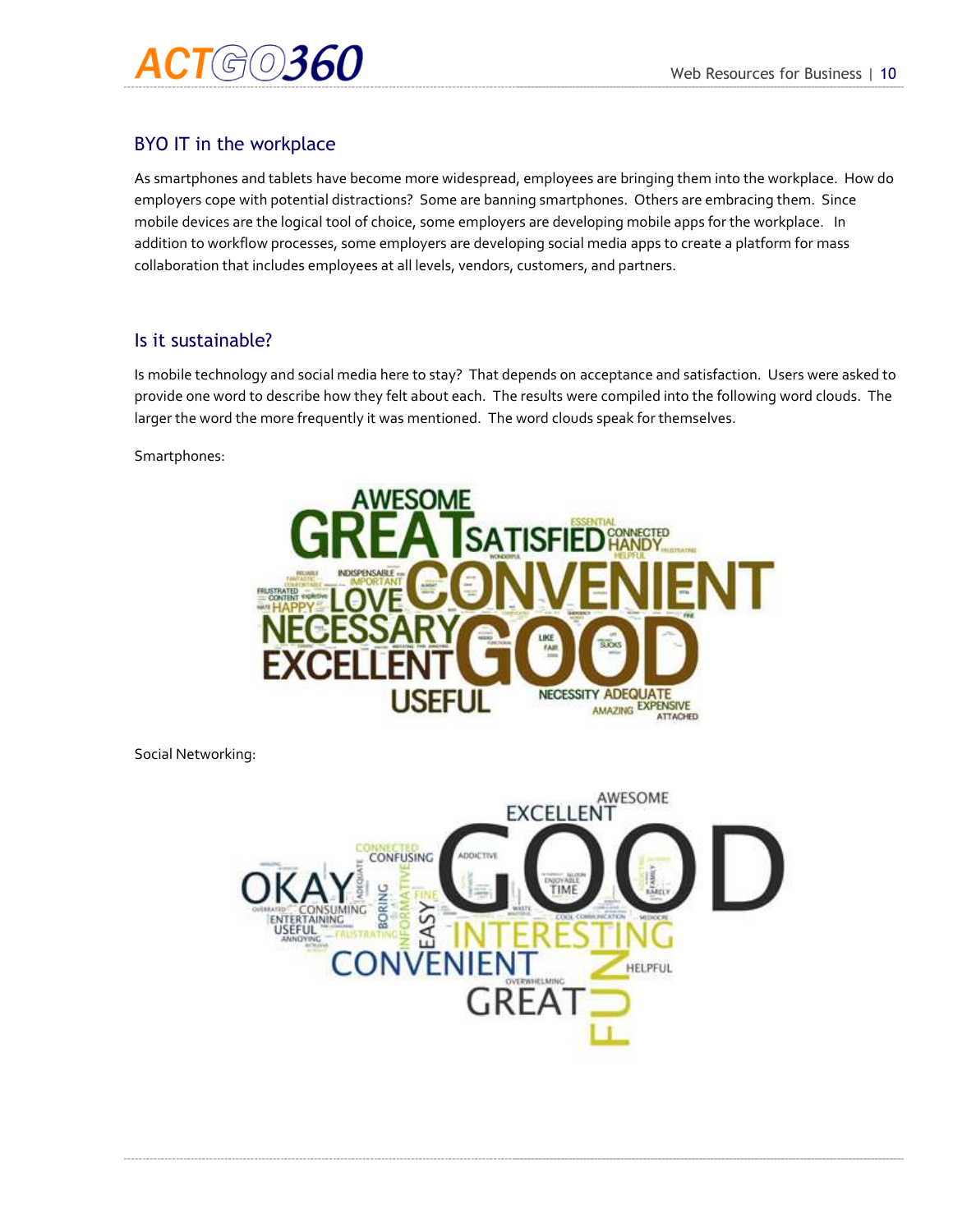

## <span id="page-10-0"></span>**Privacy**

#### <span id="page-10-1"></span>Mark Zuckerberg: Facebook users eventually get over privacy anxiety

By Emil Protalinski May 30, 2011, 1:01pm PDT (zdnet.com)

Facebook CEO Mark Zuckerberg believes that users eventually get over their privacy anxiety: they get used to new features that initially worried them. Zuckerberg was at the e-G8 Forum in Paris last week, and as always had some very interesting and controversial things to say.

"We'll roll it out, and pretty often there'll be this backlash, and people will say, ok, we don't like this new thing," Zuckerberg said according to CNET. "It's I think a real anxiety. People were really afraid of more people being able to be involved in the social network. People thought that, you know, it was just too much, right, they wanted to share stuff on the site but they didn't want it to be so much in people's face," said Zuckerberg. "You know now it's just part of the site that I think most people in a way would be like 'What's going on? How can there be Facebook without this?'"

Facebook users are known to almost always initially reject the social network's latest features, but this is not representative of what they will think a little later down the road. Back in 2006, 1 million Facebook users (or 10 percent of the Facebook user base at the time) were against the new News Feed. The feature is now an integral part of Facebook as it gives you a glimpse of what your friends are up to.

Zuckerberg also said that Facebook has so far weathered its various backlashes from subsets of its 600 million users. He also added, "One of the good things about the Internet is you can just kind of build something, and people will choose to use it or not, and that's how we win debates."

Zuckerberg notes that while users are skeptical of new changes at first, they tend to change their minds over time. I would argue that this happens for two reasons. First of all, users realize that the feature or change is actually useful as they begin to use it. Secondly, Facebook tweaks and fixes issues as users complain about certain aspects of the feature.

In short, Zuckerberg is saying that users will follow their friends in complaining about something new. The backlash tends to be short-term, however, so there is nothing to worry about. If the majority of your friends stay on Facebook, then so will you, despite the latest change you may have been complaining about most recently.

#### <span id="page-10-2"></span>A Question Posed to Facebook

Mashable.com 9/25/11

From: Facebook's New Features Might Not Be as Private as You Think [UPDATED]

"Will users be able to completely prevent their browsing data from being sent back to Facebook, or from displaying on their feeds?":

"I am a Facebook engineer that works on these systems and I wanted to say that the logged out cookies are used for safety and protection including: identifying spammers and phishers, detecting when somebody unauthorized is trying to access your account, helping you get back into your account if you get hacked, disabling registration for a under-age users who try to re-register with a different birthdate, powering account security features such as 2nd factor login approvals and notification, and identifying shared computers to discourage the use of 'keep me logged in.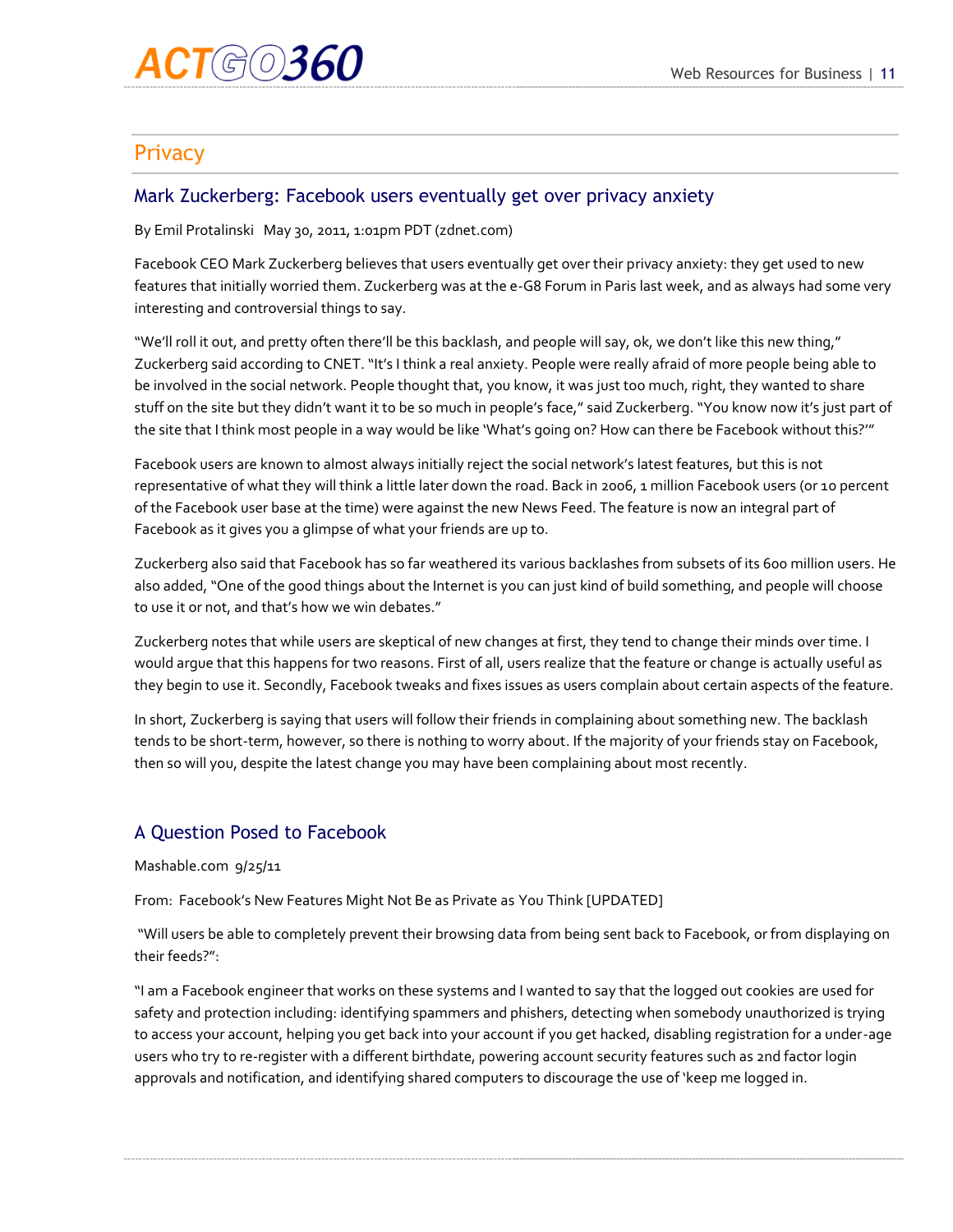

"Also please know that also when you're logged in (or out) we don't use our cookies to track you on social plugins to target ads or sell your information to third parties. I've heard from so many that what we do is to share or sell your data, and that is just not true. We use your logged in cookies to personalize (show you what your friends liked), to help maintain and improve what we do, or for safety and protection."

### <span id="page-11-0"></span>Q and A: Facebook Privacy Changes

#### by Barabara Ortutay, AP usatoday.com 12/1/11

NEW YORK – On Facebook, people talk about births and deaths. They share party shots, ultrasound scans and deliver news about serious illnesses in a way that was unimaginable just a few years ago.

Facebook doesn't want that openness to end, which is why the company has been trying to put its privacy problems behind it. But a big settlement with the Federal Trade Commission is once again putting this thorny issue front and center for the world's biggest online social network.

On Tuesday, Facebook agreed to settle federal charges that it violated users' privacy by getting people to share more information than they agreed to when they signed up to the site. As part of a settlement, Facebook will allow independent auditors to review its privacy practices every other year over a 20-year period. It also agreed to get approval from users before changing how the company handles their data.

Here are some common questions and answers about Facebook's privacy practices and what they mean for users.

— Why is Facebook constantly pushing people to share things?

Even before it became a big business making billions in advertising revenue, Facebook's purpose has always been to let people "connect and share" — its motto — with their friends, families and acquaintances. Over the years, as it grew from an online network open only to college students to one with more than 800 million users, the company has pushed the envelope, encouraging people to share more photos, updates, links, and music. Some of the latest apps are let people automatically share news articles they read or music they are listening to.

Facebook's view is that people want to share more and that the company is giving people the platform to do so. Says CEO Mark Zuckerberg in a blog post Tuesday: "We made it easy for people to feel comfortable sharing things about their real lives."

— So this isn't all about making money?

Facebook, which is expected to go public next year in what could be one of the biggest IPOs in history, makes the bulk of its revenue from online advertising targeted to its users. The ads users see are based on things they share on the site. Research firm eMarketer estimates that Facebook will bring in \$3.8 billion in worldwide ad revenue this year and \$5.8 billion in 2012.

As a privately held company focused on building up its technology, Facebook has not made profits its outright goal. Rather, the company has cultivated an "if we build it, they will come" ethos. The more time people spend on its site and the more information they share about themselves, the better companies can target their ads. The more users Facebook attracts, the more people will see the ads so the more it can charge advertisers. However, as a public company with profit-seeking shareholders to answer to, Facebook's goals could change.

— How does Facebook use the information people share to make money?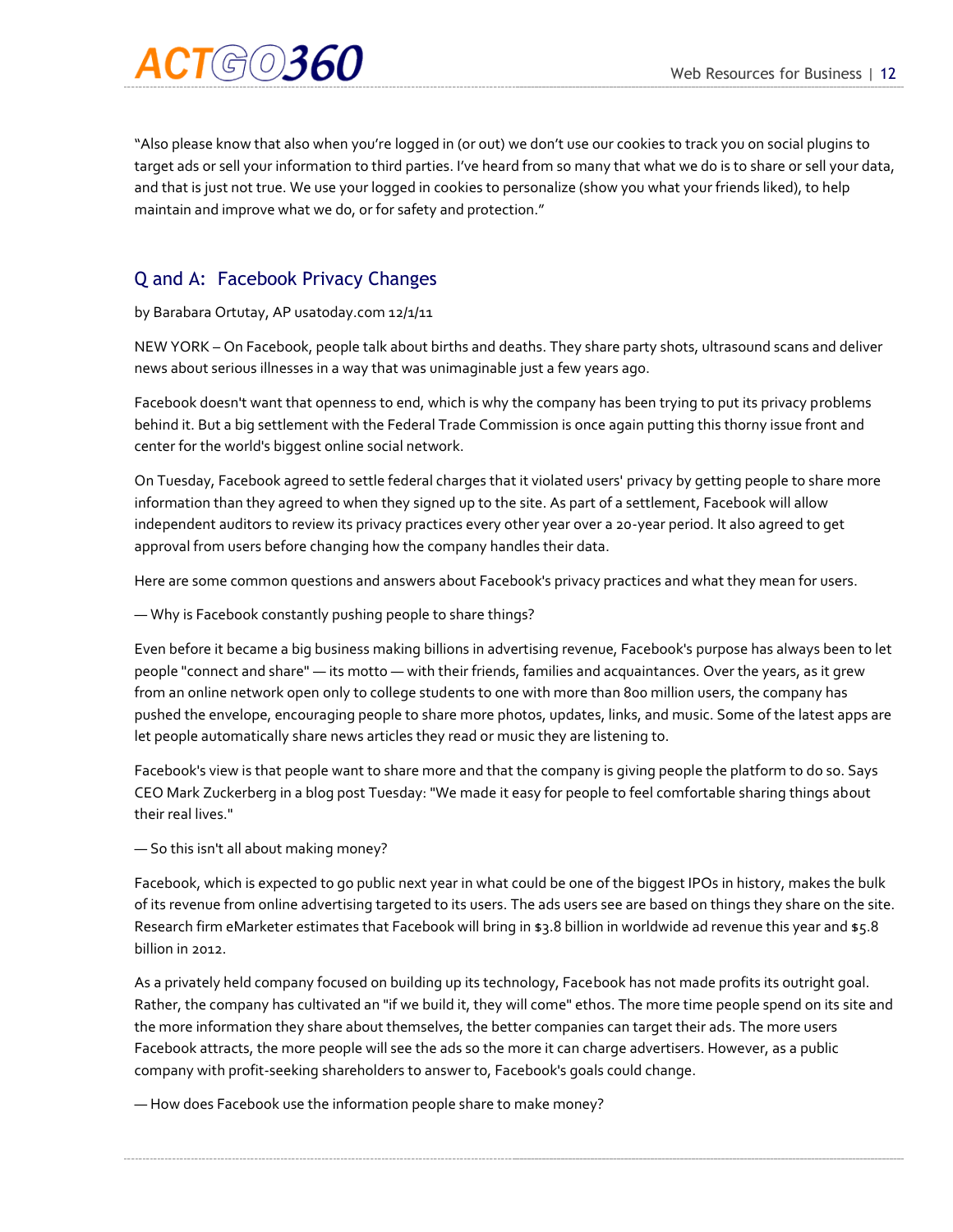

Facebook, like Google and other companies that rely on advertising, targets ads to people based on their interests. Businesses can pick who they want to show their ads to — by location, age, hobbies and other things they share on Facebook. For example, a bridal magazine can target a promotion to women who've gotten engaged in the past six months. A soft drink company can show its ads to people who say they "like" a rival soft drink. Advertisers can narrow their target audience further by limiting the same pitch to football fans who live on the West Coast. People are more likely to click on ads that are relevant to them, making Facebook a virtual treasure trove of targeted advertising.

— Facebook says it has already addressed a lot of the issues raised in the FTC settlement. Are there things it didn't address?

Privacy advocates praised the settlement but many say more needs to be done to protect people's private information. The nonprofit Consumers Union said it "sends a strong message to companies that they must live up to the privacy promises made to consumers."

Chris Conley, technology and civil liberties fellow at the American Civil Liberties Union of Northern California said Facebook should do more to address outside applications' access to users' information.

"There are settings for sharing information with third-party apps, but they are counter-intuitive," he said. For example, an app your friend installs could have access to your information even if you do not install the app yourself. Though it's possible to opt out of sharing some of your information with your friends' apps, many people don't know to do this because they are not aware that the sharing is happening in the first place.

There's also the issue of online tracking. Facebook (along with Google and companies that advertise online) tracks people's activity around the Web. Facebook, Conley notes, tracks your activity on the Web even if you are not logged on to Facebook at the time. If you visit a page that has a "like" button, Facebook knows you visited the page even if you do not click "Like."

For its part, Facebook says it does not use the information it collects to create profiles about people's browsing habits and it does not sell the data to anyone.

But Conley said the challenge is that while this may be what Facebook is doing with it today, there could be others law enforcement agencies, divorce attorneys, data miners — who would be very interested in where someone has been on the Web.

#### <span id="page-12-0"></span>EPIC: Facebook Timeline changes users' privacy settings

By Emil Protalinski | January 10, 2012, 11:33am PST zdnet.com

Summary: EPIC has pointed out a privacy change the new Timeline profile has made for some Facebook users. You can't mass hide all your friending stories any more, nor can you stop them from being posted.

The Electronic Privacy Information Center (EPIC) is working very hard to point out Facebook privacy issues to the Federal Trade Commission (FTC). A big part of its onslaught is centered on privacy through obscurity; EPIC insists the FTC's November 2011 settlement with Facebook doesn't allow this, but Facebook strongly disagrees. There's more though: EPIC claims Timeline makes changes to default privacy settings users set before the new profile rolled out, specifically related to the event of friending someone on the social network.

EPIC first made this argument last month. Facebook countered by saying Timeline has nothing to do with privacy.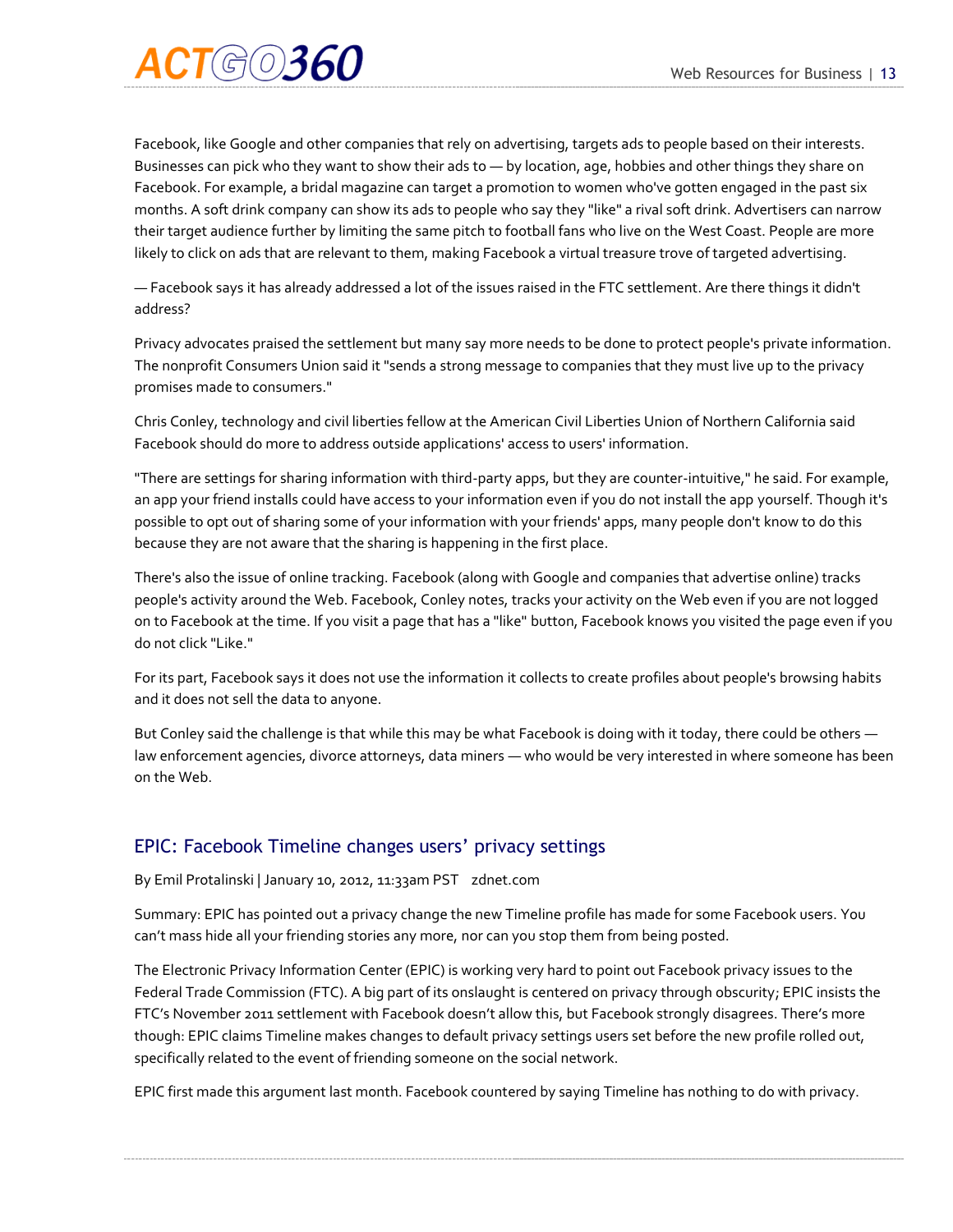

**Boundary 20** 

I pressed EPIC for more information about specific changes Timeline had made that affected users. The organization was very adamant about the privacy through obscurity angle, but also came up with a separate example that was more troubling, at least in my eyes. Timeline changes the default settings for when Facebook posts a story saying you friended someone.

"Among one of the many ways in which Timeline subtly changes user privacy settings is the display of Friending," an EPIC spokesperson said in a statement. "Before Timeline, you could choose not display on your wall the people you friended. With Timeline, Facebook now shows, sometimes by month, the people you friended, \*after\* you made the choice not to display this information. A Facebook user who previously selected do not disclose friending events on the wall will now see in the Activity Log for friending events 'Allowed on Timeline' when the obvious default should be 'Hidden from Timeline'."

| <b>THE R. P. LEWIS CO., LANSING MICH.</b><br>abilities 25 Emilend<br>are now friends. | ۰                                                                                                  |
|---------------------------------------------------------------------------------------|----------------------------------------------------------------------------------------------------|
| November 4                                                                            | $\star$ Featured on Timeline<br>$\checkmark$ $\circ$ Allowed on Timeline<br>@ Hidden from Timeline |
| <b>Bo</b> Emil and<br>5:56pm<br>are now friends.                                      |                                                                                                    |
| 10:59am & Emil and<br>are now friends.                                                | Unfriend                                                                                           |

As you can see in the screenshot above, when I friend someone, the story is posted on my Facebook Timeline. That's how I had Facebook set up before I got Timeline, so this doesn't bother me. EPIC argues, however, that Facebook users who explicitly set this type of story to hidden by default have now had it set back to visible by default, ever since they got Timeline. If true, this would indeed violate the settlement Facebook made with FTC.

Worse yet, there doesn't seem to be an option to disable this automatic posting for all friending stories. Not only does this mean that you can't mass hide all previous friending stories, but you can't do so for future ones either. Furthermore, users who had hidden all their friending stories from their profile, and now have them back on the Timeline, cannot undo this change Facebook made for them. "Looks to me like you have to go in and enter 'Hidden from Timeline' for each friending event," an EPIC spokesperson said in a statement. "Which is ridiculous."

I know Facebook offered this option before, but I'm not sure it was available right before Timeline launched. It's thus possible that only users who had the friending stories disabled before the option was removed could keep them disabled. Once Timeline rolled out and turned the friending stories back on for everyone, it became apparent that they can no longer be all disabled by default.

It's worth noting that this issue is separate from the unfriending one found four months ago, before everyone could get Timeline. In that case, Timeline let you see who had unfriended you. This was more a bug than a feature; Facebook fixed it very quickly.

There is still a friending aspect that Facebook users have complete control over. Even with Timeline, you can still set "who can see your friend list on your profile" to the following options: Public, Friends, Only Me, and Custom. It just seems Facebook is not so strict when it comes to the actual event of friending someone.

With its letters to the FTC, EPIC is hoping the US agency will require Facebook to make the following five changes:

 Restore the privacy settings that users had in 2009, before the unfair and deceptive practices addressed by the Complaint began;

Allow users to access all of the data that Facebook keeps about them;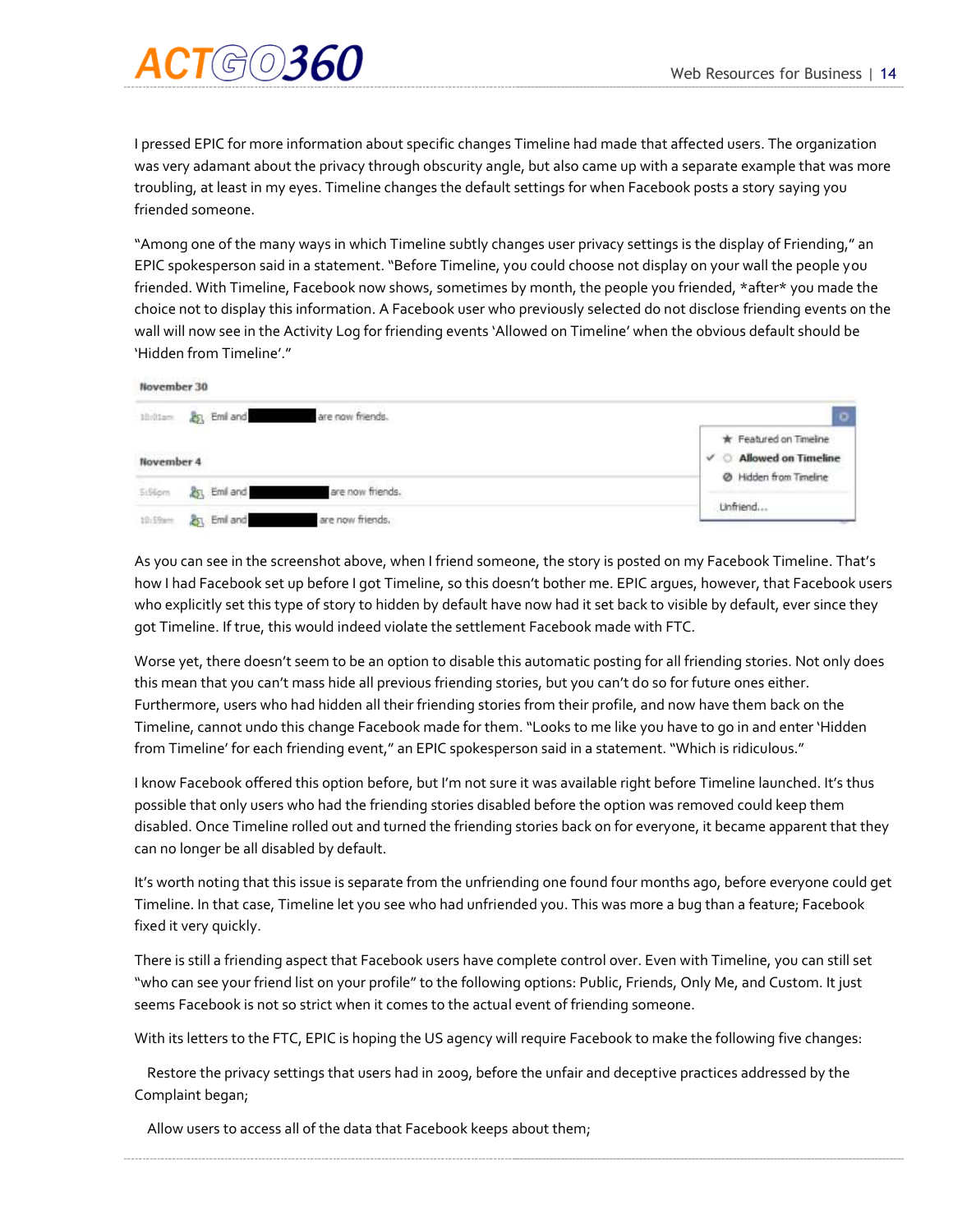

 Cease creating facial recognition profiles without users' affirmative consent;

 Make Facebook's privacy audits publicly available to the greatest extent possible;

 Cease secret post-log out tracking of users across web sites.

The friending privacy change isn't listed, but I think it's one worth clarifying, since it's more significant than the more broad privacy through obscurity issue. I have contacted Facebook about this latest friending issue and will update you if I hear back

#### From Inherit the Wind

*Henry Drummond: Progress has never been a bargain. You have to pay for it. Sometimes I think there's a man who sits behind a counter and says, "Alright, you can have a telephone but you lose your privacy and the charm of distance…Mister, you may conquer the air but the birds will lose their wonder and the clouds will fill with the smell of gasoline."*

## Building and Developing Your Website

## <span id="page-14-0"></span>Registering a Domain Name

#### <span id="page-14-1"></span>Picking a Domain Name

Shorter is better – but not necessarily. Most people will go to your site by clicking on a link rather than typing the URL in the address bar of their browser. If they do have to type it, they should only need to do it once, since the browser will remember the location.

It is more important to have a memorable URL. If you already have an established brand name, use that.

Keywords are important. You can significantly boost your position in search engine results if your domain name matches the key words used in the search. If you don't have an established brand name, try using keywords. Don't use more than three keywords. Search engines might consider that spamming. Always make sure that the keywords are prominently used in the site content. Exact match searches will be penalized, if the content is not relevant.

Use .com whenever possible. It implies that you have a reputable site. Exceptions: If you are a non-profit organization, use .org. If you are a school, use .edu. If you are a government entity, use .gov.

If your first .com choice is taken, try inserting a dash between words, if possible.

Don't sacrifice keywords to get a .com. If your first choice for a domain name is taken, see if .net is available. Search engines do not give priority to .com.. Avoid other top-level names, especially .info. Search engines have penalized .info sites since they have frequently been used by disreputable operators.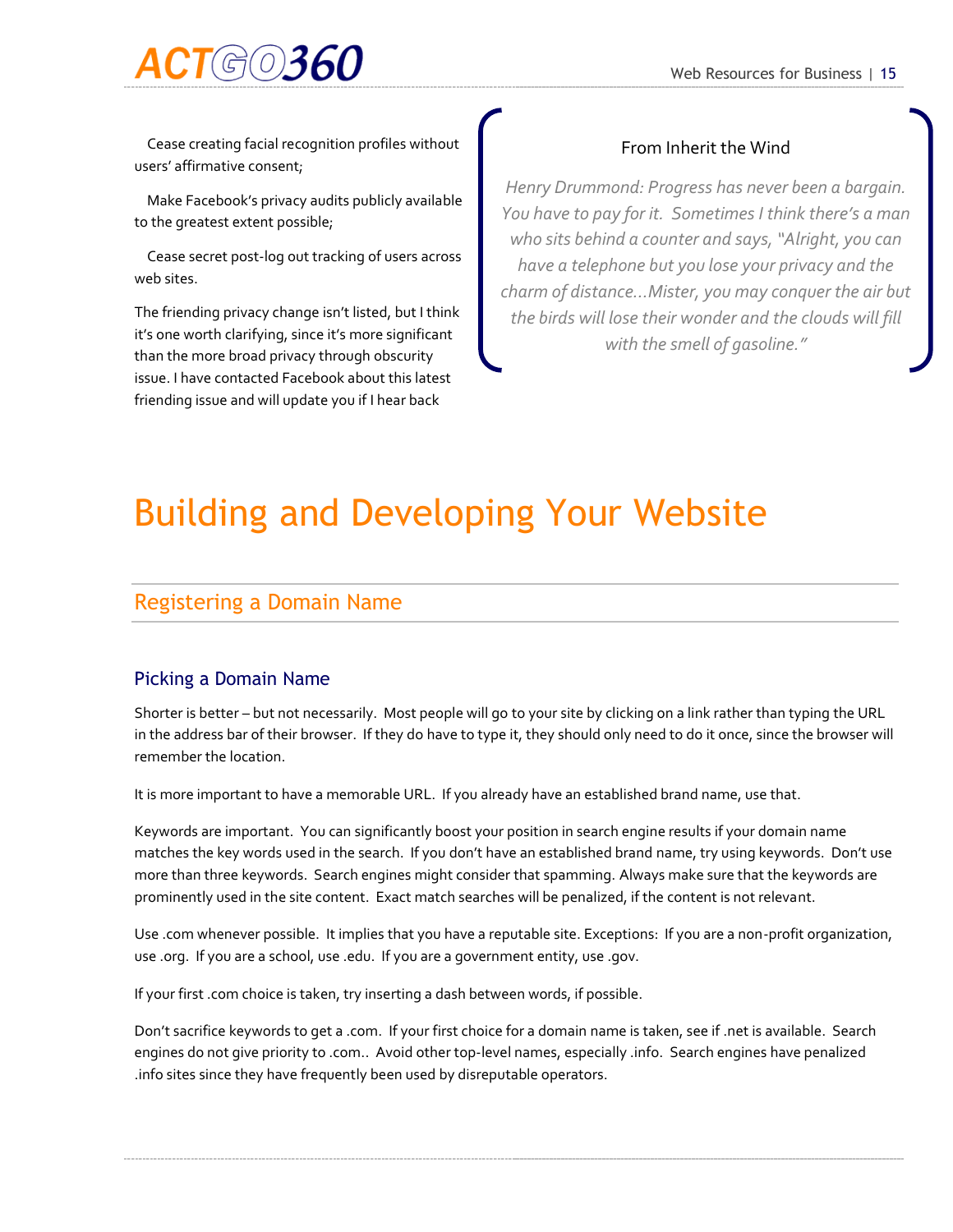

#### <span id="page-15-0"></span>Registering Your Domain

REGISTER YOUR DOMAIN YOURSELF! Never Never Never let a developer or other party register it for you. Never transfer your domain. Open an account in your name on GoDaddy.com or any other reputable registrar. If you allow someone else to register your domain name for you, you will be stuck "renting" your name. You own the name of your business. Own your domain name, too. If you have already allowed a third party to register your domain name, look into transferring it to your own account at GoDaddy. When you directly own your domain name you can easily have it point to the server of your choice, giving you maximum control.

Register your domain for at least five years. Search engines have been known to penalize short registrations.

Select the private registration option. This will cut down on junk mail and unwanted solicitations.

For most businesses the other options are unnecessary.

Unless you are really worried about someone trying to steal customers by spoofing your website or trying to damage your reputation with a phony site, don't bother with registering your name with various other top-level domains such as .info, .us, etc.

## <span id="page-15-1"></span>E-Commerce Strategies

Do you plan to sell online? A successful e-commerce web strategy requires a detailed analysis of business processes and market objectives. It is a good idea to begin with a thorough understanding of the various options available to you and the implications associated with each choice.

### <span id="page-15-2"></span>DIY (Do It Yourself)

There are several low cost packages available online for building a good-looking website. The skill requirements are relatively low and you can get started with your new site quickly. The setup involves picking a template and adding your logo, images, and other content. Most DYI's have optional shopping carts, so you can accept credit cards, PayPal, and other payment methods. They also have specialists who can offer additional design help for a fee. Your site will be hosted on the vendor's shared server.

The biggest disadvantage of this option is the loss of control. Once you sign-up with a DIY vendor you are in effect renting your online presence. You will not be able to download the files and use them on a different server. If your account ever expires, typically you will not be able to recover your website. As your business grows and your website needs to include processes not supported by the vendor, you will be forced to start over with a more custom solution. You may also encounter bandwidth limitations. The server hosting your website will likely contain hundreds of other sites each making demands on system resources, which might cause conflicts. Furthermore, each template typically has elements that are locked, which means there will be sections that you will not be able to edit. Finally, payment processing fees tend to be higher than working with your bank.

The DIY option is ideal for very small businesses. It works well for a part-time, home-based business that needs a website to sell a short list of products or services without a lot of options. Independent contractors who simply need an informational site should also consider this option. Be prepared to spend some time learning the system and how to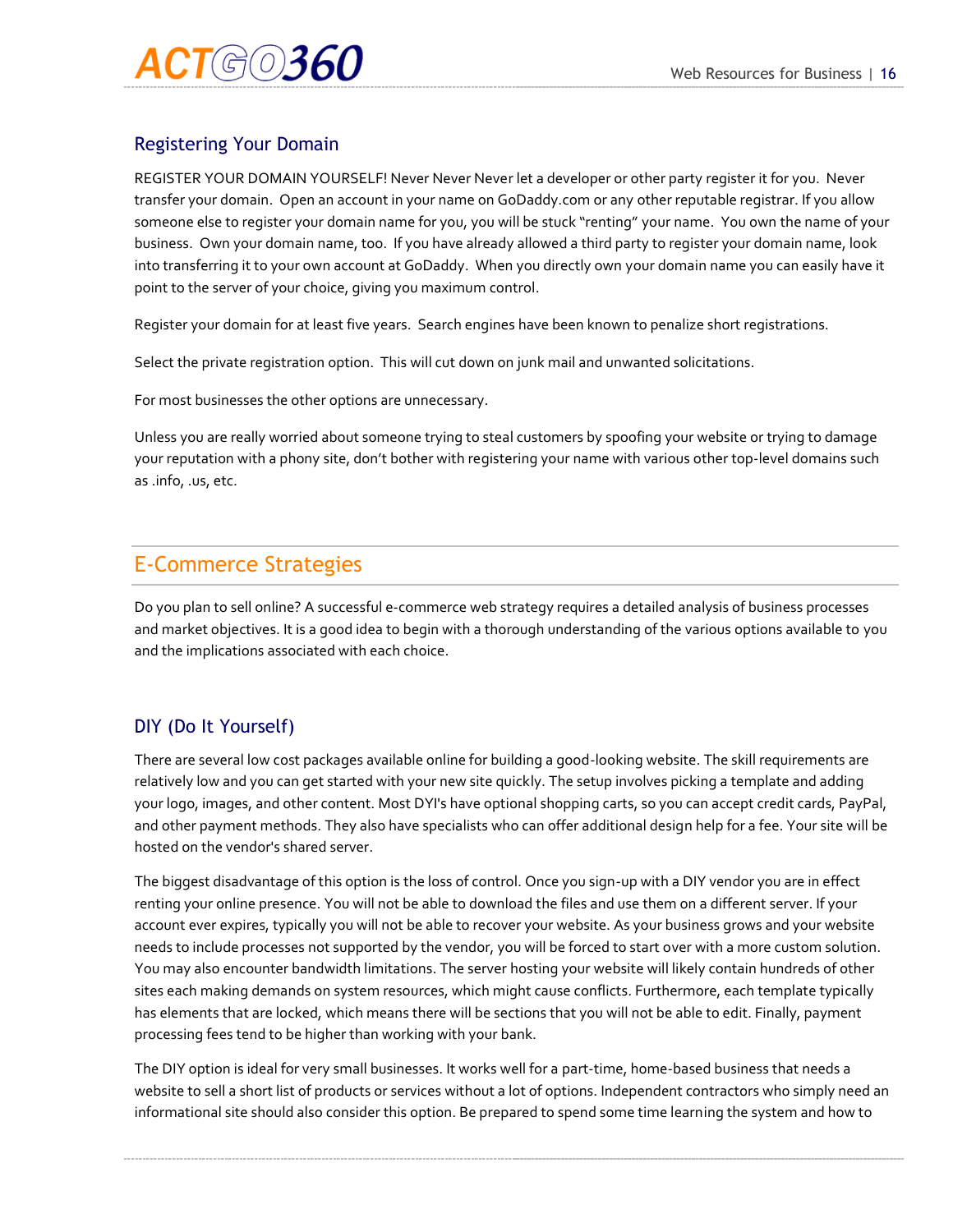

customize the look and feel of the site. You should be familiar with working with web content, such as images, and following best practices for web design. Before you begin have clear vision for your website and make sure it can be accomplished with the vendor you choose. GoDaddy.com offers DIY services and might be a good choice since you can also register your domain there, while keeping ownership separate from the web design and hosting.

#### <span id="page-16-0"></span>Outsource Everything

Amazon.com pioneered this approach. This is similar to a DIY approach except that Amazon can also warehouse product and fulfill orders. Amazon takes a chunk of your profits, but the big advantage is that you have access to one of the largest marketplaces in the world and one of the most sophisticated logistics operations. Amazon handles all aspects including delivery, returns, and payment processing. You maintain a DIY storefront using Amazon technology and keep a supply of product flowing to Amazon. If you already have a website, you can also tie that into the Amazon shopping cart. In addition you can always maintain a separate order and fulfillment channel outside Amazon.

If you have relatively high volume products with good margins that are competitively priced and easily shipped, Amazon is worthy of consideration. Samsonite uses Amazon for their B2C e-Commerce. Since their product is manufactured overseas, they can have shipments sent directly to Amazon and eliminate several layers of overhead. Samsonite separately supplies its own chain of outlet stores and independent resellers.

#### <span id="page-16-1"></span>Off-the-shelf e-commerce software with customizations

Compared to a decade ago e-commerce software packages are much more powerful with many features that can match most business models. They are far more robust than DIY packages. The cost has also fallen significantly. Some very basic shopping carts can be downloaded for free. Most full featured packages will cost \$2,000 to as much as \$10,000 depending on what functions are needed. The more popular products have communities of independent developers who offer a variety of add-ons to further customize the package to fit your business model and to automate various processes. If not included with the purchase, you should subscribe to updates to keep your online store secure and compliant with requirements of payment processers and other partners. It is a safe bet to budget two to three times the cost of the software to set it up and customize it to match your vision. These packages are often available as subscriptions. We would only recommend a subscription under special circumstances.

It makes sense to make sure you pick a package to start with that most closely matches your business model. Some are designed for specific industries. Once you have made a selection, unless you have the technical skills in-house, you should consider partnering with a developer who specializes in the software and who can quickly respond to your evolving requirements and to any emergencies that might pop up. These ongoing costs should be factored into your budget. You will be responsible for registering your domain and choosing a host. A host with a supported database and adequate resources is important, since the more sophisticated the program the more demands it will place on the server. Fortunately the cost of hosting has come down significantly in recent years.

Products in this class, such as AspDotNetStorefront, are designed for mid-sized to larger e-commerce ventures with many products and possibly multiple storefronts. They can easily accommodate unlimited products with multiple variations, unlimited customer accounts, and unlimited transactions. Typically the only constraint is the capacity of the server hosting the application.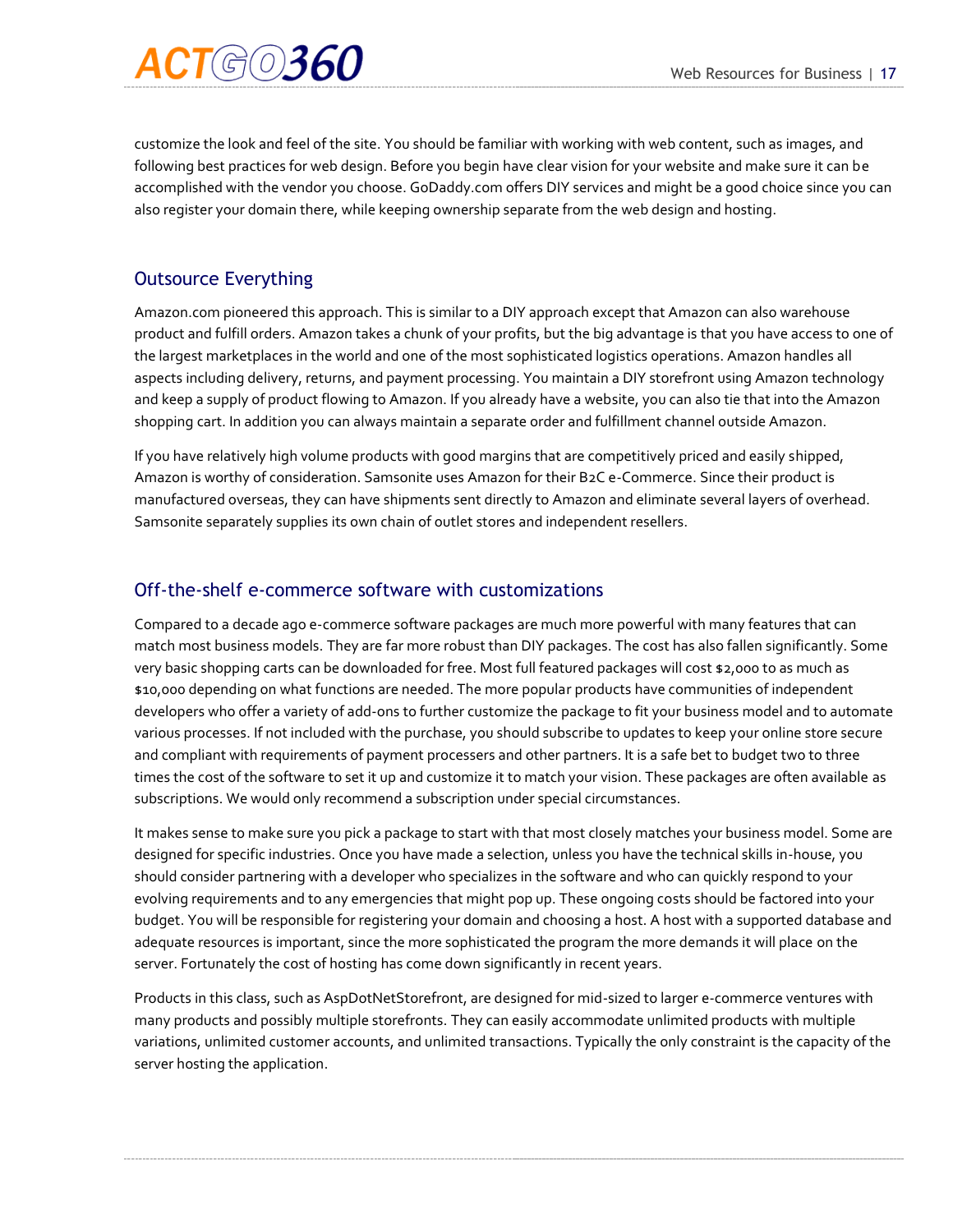

#### <span id="page-17-0"></span>CMS (Content Management Systems)

CMSs are a subset of the Off-The-Shelf option. They are more geared to blogging and informational websites. Many CMSs are free and have large communities of developers. With most CMS packages you can add a basic shopping cart. If your site provides a lot of online content that needs frequent updates, or if you have a community of users that need to share information, a CMS might be a good choice. They are not well suited for extensive online selling though. With a CMS you will need to consider who will set it up. It requires more technical skill than a DIY solution and the learning curve can be steep. But, once the site is launched and fine-tuned, it will be easy to add content and maintain the site.

#### <span id="page-17-1"></span>Complete In-House Development

For a small number of businesses that don't easily fit in an industry category, an in-house solution built from scratch might make the most sense. It is a good choice when products and services are so unique that the cost of customizing an off-the-shelf product is greater than the cost of building an in-house team to create something new to exactly fit the business' processes. Careful project design, planning, and budgeting are necessary to make this strategy work. In very large organizations in-house web development is a necessity and often a source of competitive advantage.

The biggest disadvantage of this choice is obvious - cost. The biggest advantage is also obvious - you get exactly what you need when you need it.

## <span id="page-17-2"></span>How to Manage Your Project

#### <span id="page-17-3"></span>To DYI or Not to DYI?

That is the question.

Specifically are you committed to spending the time to learn how to create your own website? If you are doing something more than selling cookies from your kitchen, it will take some time to get your web presence right. That means you need to weigh the value of your time and where it is best spent – building your website vs. developing your business. If you can devote the time and are confident that you have the ability to bring your vision to life, then DYI is for you. Otherwise sooner or later you will probably find yourself working with a professional web developer.

#### <span id="page-17-4"></span>How to Use a Web Developer

Most web developers can help you with any online strategy. An independent local web developer can also help you choose which strategy will be the most effective and economical. Web development services are also available online through a number of different services. When making a decision about which service to choose consider the following basic differences between local web developers and online development services:

Expertise. You will want to know who you are working with and what their experience and credentials are. With a local web developer you generally will meet face to face. You can ask questions and get to know whom you will be working with. With an online service it is often anonymous and you can be dealing with different people at different times.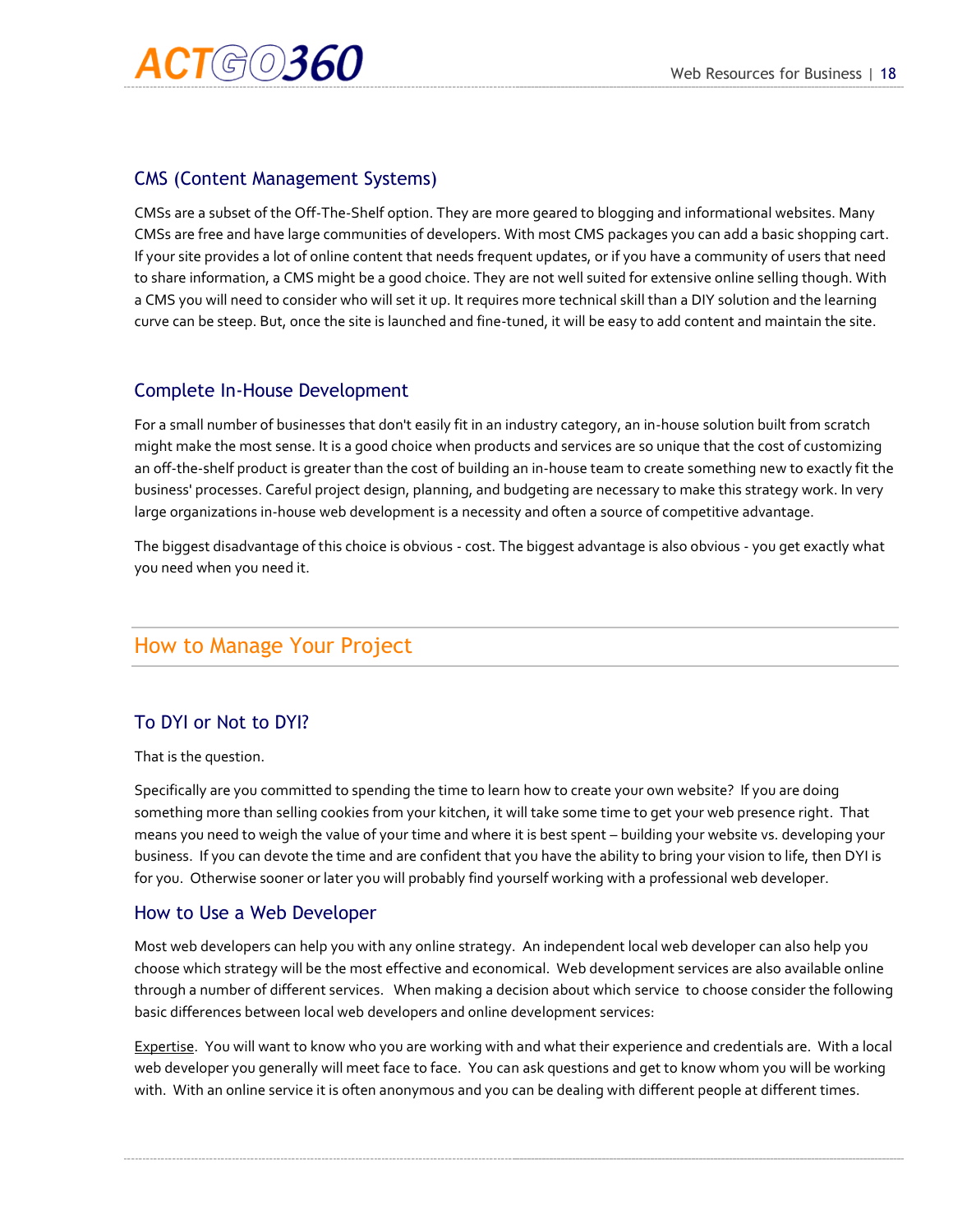

Personal Consultation. A local web developer can visit your business and get to know what your challenges and objectives are. A local person usually has a good sense of your market and your business environment. An online web developer will have a difficult time grasping what your business is all about.

Customer Design. A local web developer is like a tailor who can put all the parts together to give you a perfect fit. An online web developer will be working from a template. A selection will be made off the rack.

Web Service Applications. If your business model requires some special online service, you will find that a local web developer will be able to give you almost anything that you need. Working from templates an online web developer has very limited options offer.

Fast Deployment. Both local and online developers can give you quick results. A local web developer can usually be a little more nimble, if your project is urgent.

Marketing Support. Many local web developers can provide additional marketing support to enhance the effectiveness of your online presence. Online services will typically offer coupons with restrictions for Facebook and Google advertising.

Search Engine Optimization. A local web developer can customize the SEO features of your site to your particular needs. An online service will use a formula to optimize your site for search engines.

Scalability. A well-designed custom site can be a great platform that you can use for many years to help grow your business. As you expand and need to make changes and add new features, it can be continuously adapted without reinventing the site. As noted, templates can be restrictive and do not lend themselves to specialized changes.

Ownership. When you work with a local web-developer you own the site. You own the files. You can and should download copies to your local computer for safe-keeping and in case you ever want to move your site to a different location. With online web development services you are buying a subscription. You do not own your site. You rent it. When you stop paying the monthly fee, your site is deleted. You cannot download copies of the files or move your site to a different location.

Technical Support. Both options offer technical support. With a local web developer you are always a phone call away. With online developers support may be limited without paying extra fees and you may be forced to rely on forums and FAQs for help.

Each local web developer is different and there are many differences among online services. Be sure to carefully examine any service you are considering to see how well it can meet your expectations according to these standards.

#### <span id="page-18-0"></span>Specific Questions to Ask a Web Developer

The following is a list of some specific questions you should ask any prospective web developer. The answers to these questions will give you a good guide to compare the value of each option you have.

- Where will my site be hosted?
- How much bandwidth will my site have?
- How much disk space will my site have?
- How many email accounts can I have?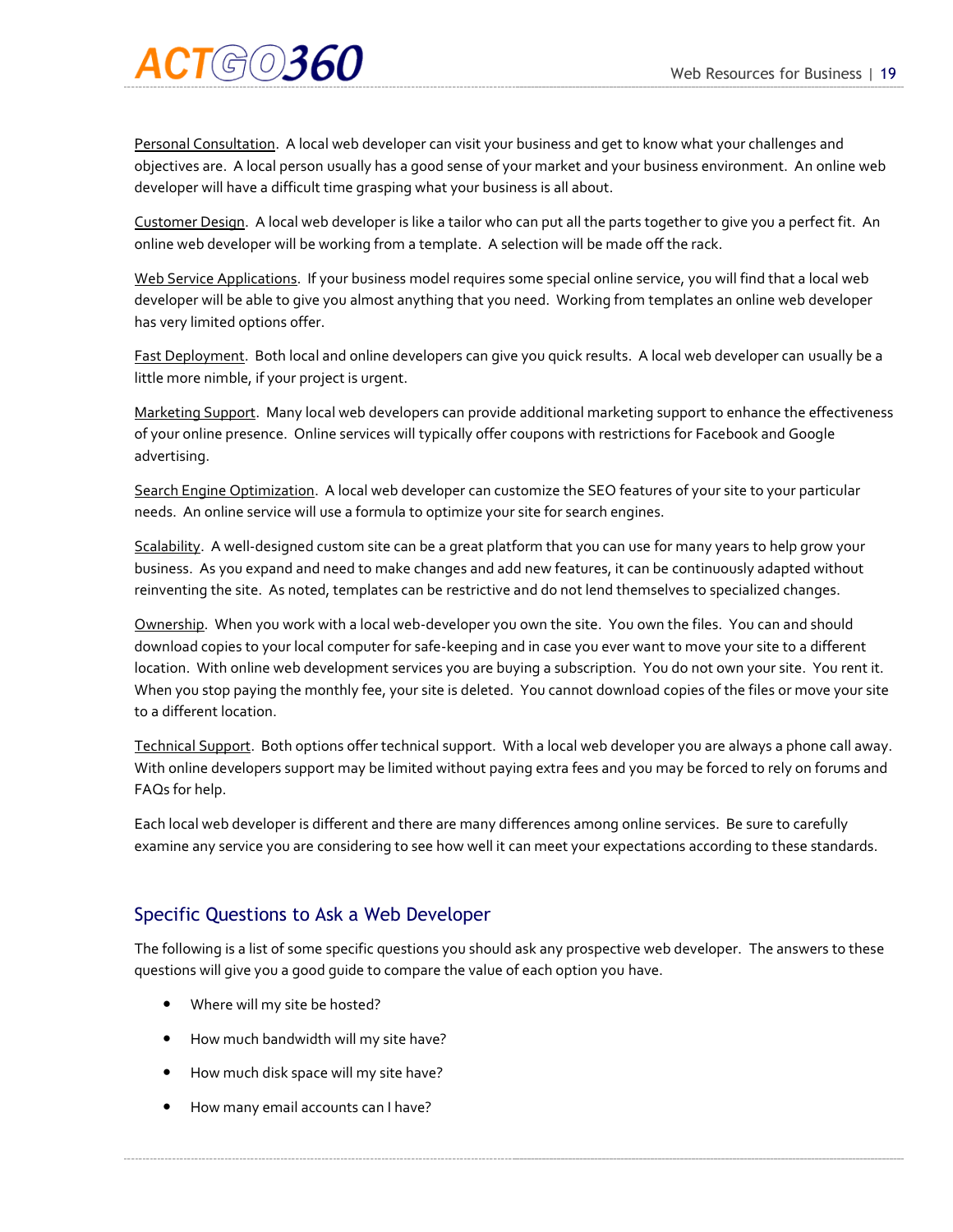

- Are MySQL and MS-SQL databases included?
- Do you provide a control panel?
- Who owns the files?
- How many ftp accounts can I have with upload and download rights?
- What support is included?

#### <span id="page-19-0"></span>What does it Cost to Use a Web Developer?

When you use an online service such as GoDaddy's Web Design Services [\(http://www.godaddy.com/design/web](http://www.godaddy.com/design/web-design.aspx)[design.aspx\)](http://www.godaddy.com/design/web-design.aspx) you are offered two packages - Standard and Premium. As of this date (3/8/12), they cost \$49.95/month and \$89.95/month respectively. The Standard package is for a 5 page site. The Premium package is for a 20 page site. These subscriptions include hosting.

A local independent web developer should provide you with an exact quote based on what your specifications are. If there are uncertainties involved you may need to work on an hourly bases rather than a fixed contract. Since there are dozens of independent web developers in Maine, you will need to ask for quotes. Generally speaking, In the Maine market it is reasonable to expect that a web developer will charge you around \$100 per page plus hosting. Using those numbers, an apples-to-apples comparison to the GoDaddy Standard package will mean your cost is \$500 plus hosting. Depending on the hosting options the developer can provide, the total first year cost works out to about the same as GoDaddy. Since you will own your site, in subsequent years the cost difference is dramatic. With the local independent developer you will only be paying for hosting, which will certainly be a fraction of the \$599.40 GoDaddy will demand. When creating a 20 page site a local developer will probably charge you a little less than \$100 per page. In addition to all the other benefits of using an independent local developer, the five year cost savings is significant.

#### <span id="page-19-1"></span>Best Practices

The following list is compiled from our years of experience and our interest in industry standards. It is not exhaustive. We continuously refine these practices and update this list, as needed. We also recognize that each website is unique and must reflect the requirements of the organization and its audience.

#### <span id="page-19-2"></span>Layout and Design

- 1. Design should begin with an understanding of the target audience.
- 2. Titles should be informative of the page content and include the organization or site name.
- 4. The navigation area should be consistent from page to page.
- 5. The contrast between text and background should meet W3C color standards.
- 6. There should be good balance between graphics, text, and white space.
- 7. The area above the "fold" on the home page (the area viewed without scrolling) should contain compelling content.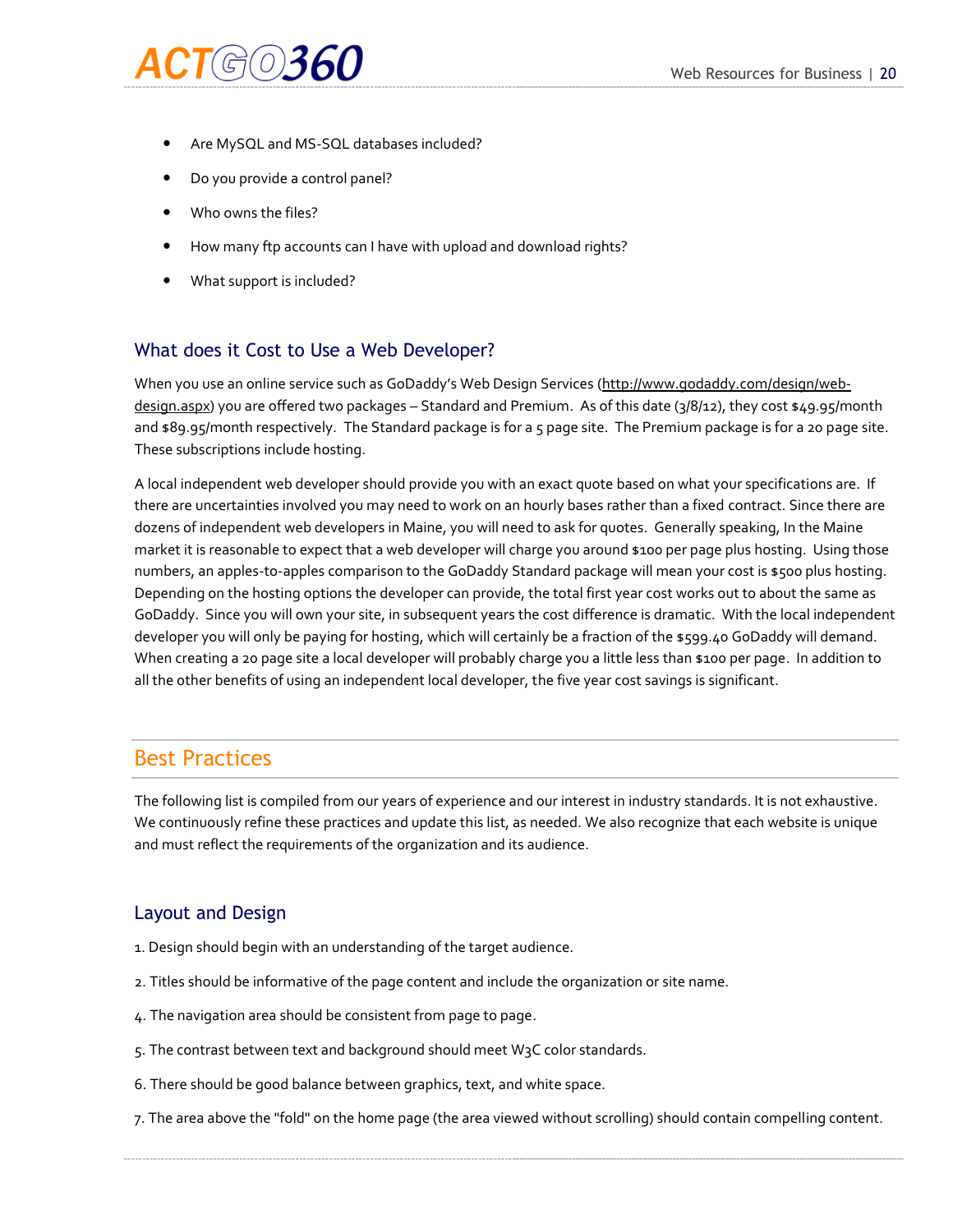

8. Horizontal scrolling should not be required when viewed with a resolution setting of 1024x768.

9. No more than 4 colors should be used for text and backgrounds and used consistently from page to page.

10. Animated images should be avoided, unless they serve a specific purpose to compliment content. When used they should not be distracting and should not repeat more than a few times, if at all.

11. Each image should have a specific purpose and should be optimized for fast downloading.

12. Images should contain a descriptive alt tag.

13. Multimedia elements should only be used when they serve a specific purpose.

14. Multimedia elements should have descriptive captions.

15. Non-serif and widely supported fonts, such as Arial, Helvetica, and Verdana, should be used for body text. Serif fonts, such as Times New Roman, should only be used in larger sizes, such as in titles and <h> tags.

16. Font styles should be consistent from page to page.

17. Copyright information should appear in page footer.

#### <span id="page-20-0"></span>Navigation

1. Navigation should be clearly identified with descriptive labels.

2. In most cases the navigation should be structured either horizontally in the header or vertically along the left side.

3. Navigation links should be organized according to their importance to users and not random or alphabetical.

4. The site should be organized so that a minimum number of click are required to access internal pages.

5. In addition to the main navigation plain text links to all primary pages should be included in a footer that is consistently repeated on each page.

6. For complex sites with multiple levels a breadcrumb and site map should also be used to compliment standard navigation.

7. Hyperlinked text should be descriptive, informing as to where the link leads.

8. Styles for hyperlinked text should stand out and be consistent from page to page.

9. All broken hyperlinks should be removed or fixed. The site can be easily checked by the free online link checker provided by the World Wide Web Consortium.

#### <span id="page-20-1"></span>Content and Presentation

1. Content should be organized so that pages focus on a particular topic.

2. Text should use proper grammar and spelling.

3. When possible, use short sentences and short paragraphs to improve readability.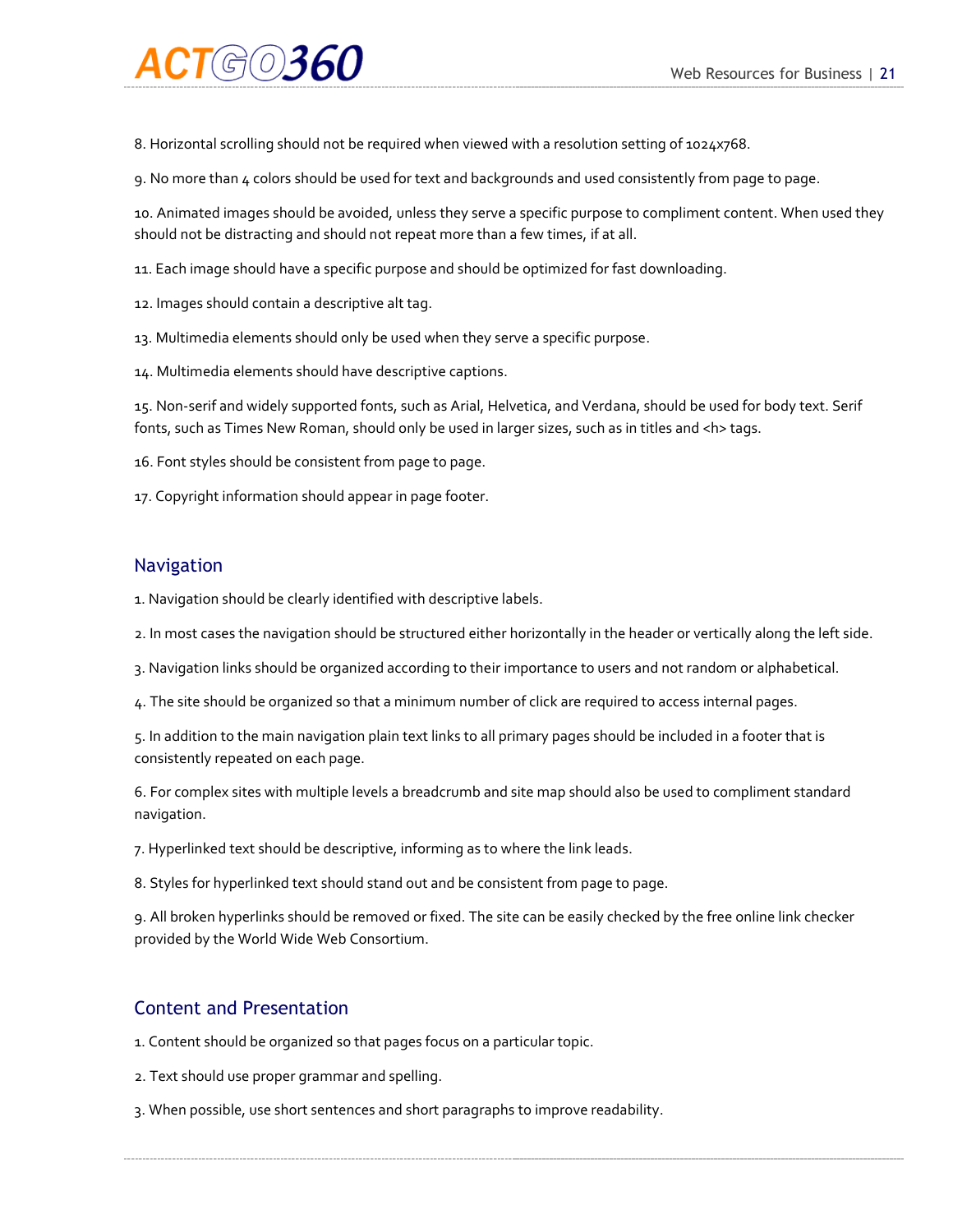

- 4. Content should be maintained to keep it fresh, compelling, and relevant. Remove outdated material.
- 5. Where appropriate, content should contain links to other relevant material, including external sites.
- 6. Page text should incorporate the keywords used in the meta tag.
- 7. Include important content in the text, not in images or Flash.

#### <span id="page-21-0"></span>Performance, Functionality, and Accessibility

1. All page elements should be optimized to assure rapid download. This includes the elimination of unnecessary code.

2. All pages should display as expected in all popular browsers.

3. All pages should contain valid code, according to standards established by the World Wide Web Consortium. Pages can be checked using their free online validator. Validated pages should display the valid icon, linked to the online validator.

4. The site should use a CSS (Cascading Style Sheet) to eliminate the need to repeat style specifications on each page.

5. The CSS should meet the standards established by the World Wide Web Consortium. Site CSS can be checked using their free online CSS validator. Validated pages should display the CSS valid icon, linked to the online CSS validator.

6. When images and multimedia are used to convey meaning, an alternate text version should be available to assure consistent accessibility.

7. Avoid using frames.

- 8. Only "White Hat" techniques should be used to optimize search engine ranking.
- 9. Meta tags, such as description and keywords, should be representative.

### <span id="page-21-1"></span>Important Design Considerations

#### <span id="page-21-2"></span>How is the 3-second decision made?

Typically your website will have two basic purposes: to serve existing customers and to attract new customers. Studies show that when someone sees your website for the first time you have 3-4 seconds to convince the visitor to explore your site further. If your site can't do that, an opportunity is wasted.

Your busy prospects will stay on your site if they think your site has the content they are looking for and they can find it easily and quickly. Too often cool graphics and lots of eye-candy are distractions.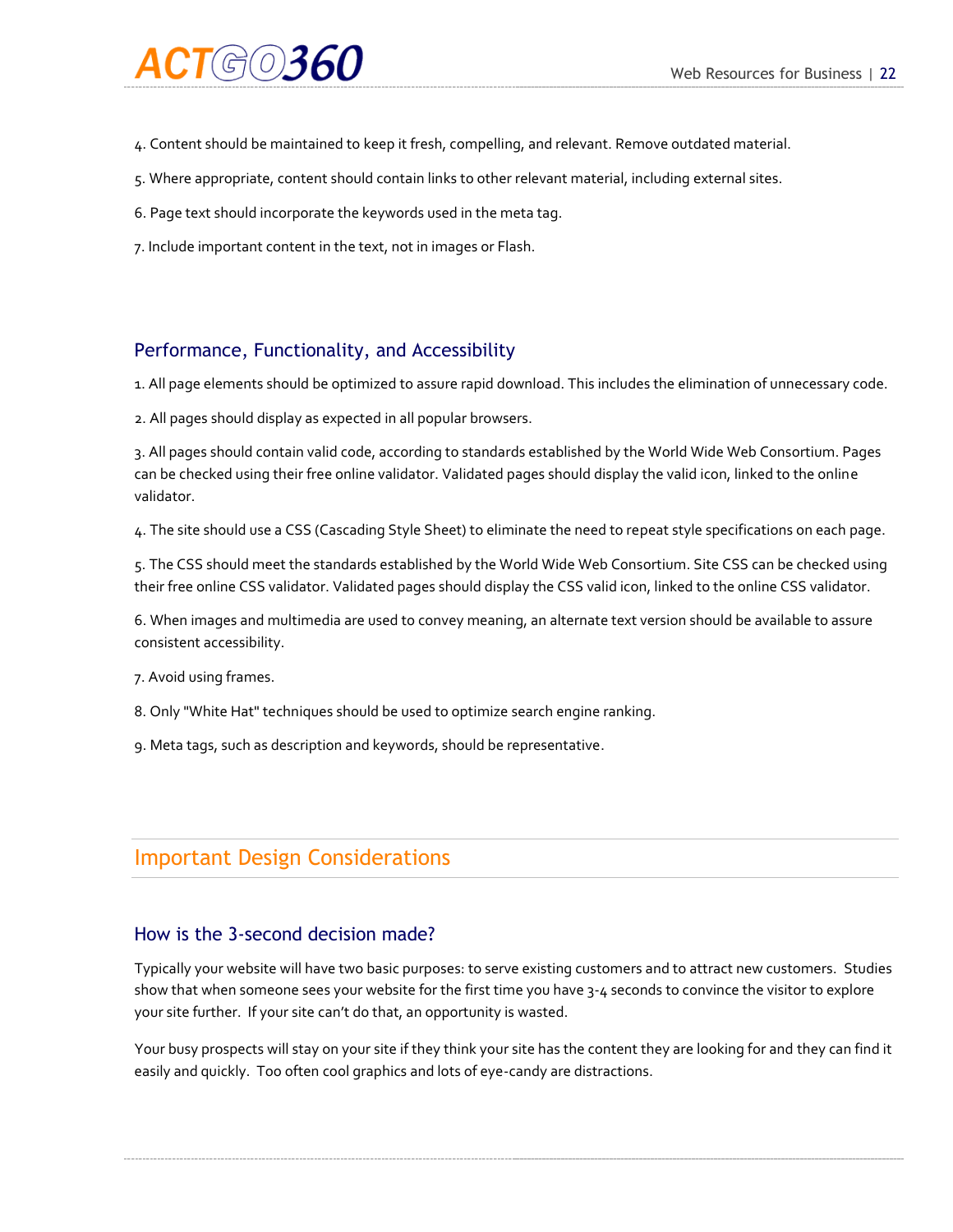

#### <span id="page-22-0"></span>Understanding the Fovea.

The fovea is the tiny region in the retina of the eye, which supplies 50% of the information reaching the brain and accounts for maximum acuity of vision. In your field of vision it is an area equivalent to twice the width of your thumbnail at arm's length. Your brain automatically fills in the rest of your field of vision based on what it expects to find.

When someone goes to your website for the first time the regions of the landing page that they scan with the fovea are the ones they think are the most important. Therefore your site should be designed to attract fovea vision to those elements that best convey your message.



#### <span id="page-22-1"></span>How do eyes track across your web page?

In 2006 usability guru Jakob Nielsen conducted a landmark study using eye-tracking technology to observe how people view websites. He compiled the data and created heat maps of each web page studied. The sample heat map images below are coded in red to show regions that attracted more attention and in blue to show less frequently scanned regions. Nielsen noted that there is a general "F" pattern to viewing. The subjects usually scanned horizontally across the top of the page, then vertically along the left side, and then horizontally again further down.



By placing important elements, such as navigation, and key word headlines, in the "F" locations, your design will better conform to the way viewers are accustomed to scanning. It will also more efficiently convey your message.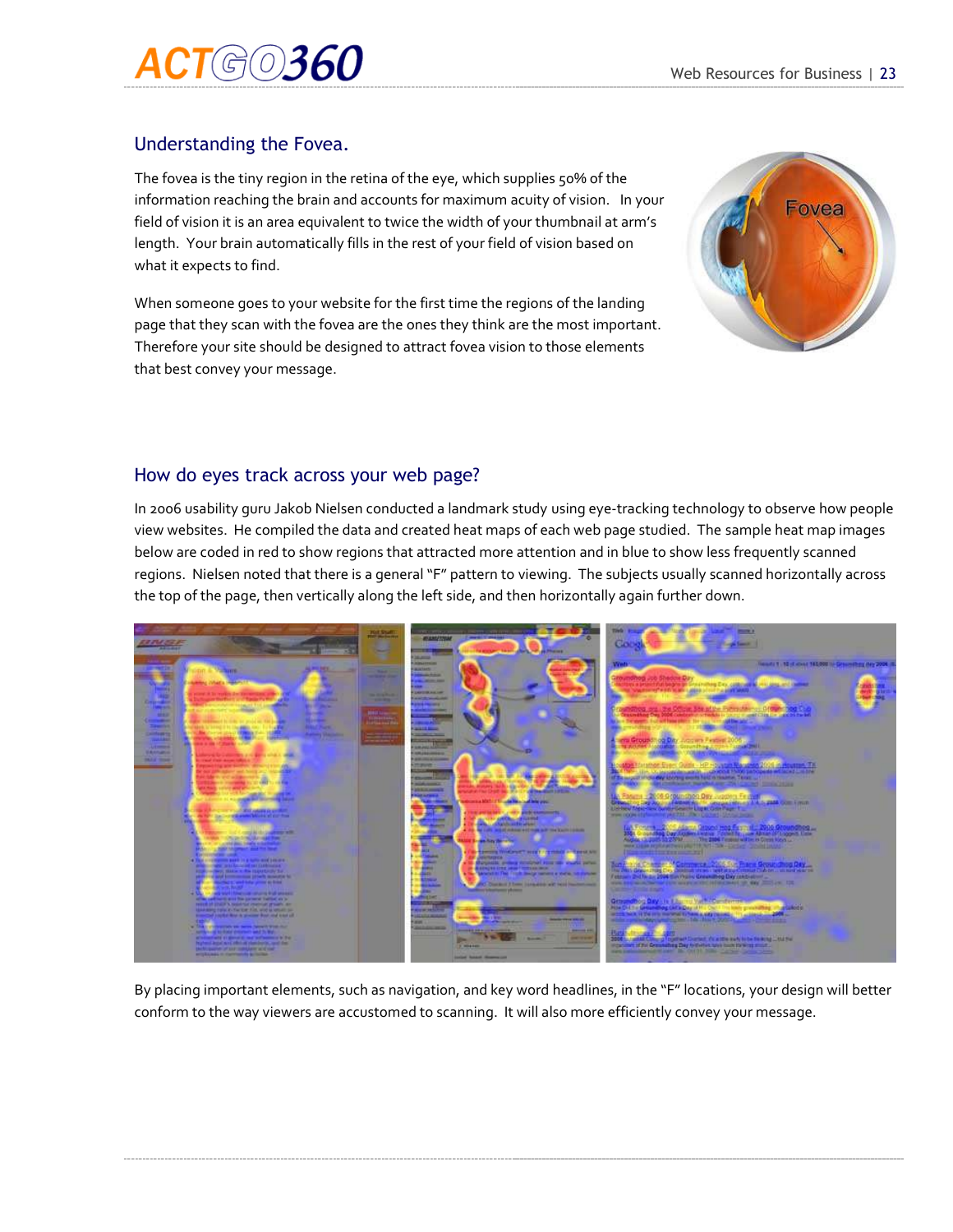

## <span id="page-23-0"></span>Responsive Design

#### <span id="page-23-1"></span>What is Responsive Web Design

The World Wide Web Consortium has begun to roll out the new standards for HTML5 and CSS3. All the major browsers have been quick to adopt them and most mobile browsers and operating systems are now using the new features. Among the new tools available to web designers are media queries. These are simple statements in the code that detect the dimensions of the screen on the user's device and deliver content that conforms to the available layout environment. A website using responsive web design is typically created using a grid system with each element occupying a specific location that can then be moved around in a logical sequence depending on the space on the user's screen. Images can also be dynamically sized to fit any specified space. The result is a fluid design that satisfies all users, regardless of the desktop or mobile device being used. bostonglobe.com became the first large scale application of responsive web design.

#### <span id="page-23-2"></span>Testing your site across different platforms

As more mobile devices with different screen sizes become available to your customers, it is important to know how your site is rendered on different platforms. Enter your domain in these sites to test your site:

<http://responsivepx.com/>

<http://www.responsinator.com/>

<http://screenqueri.es/>

<http://mattkersley.com/responsive/>

## <span id="page-23-3"></span>Search Engine Optimization (SEO)

#### <span id="page-23-4"></span>The SEO Mystery

One of the most closely guarded secrets in all of tech-land is how search algorithms work at Google, Yahoo, and Bing. No one really knows for sure. In fact Google has been known to frequently change its sophisticated formula for ranking web pages. It does so mainly to generate more useful results but also to keep ahead of developers who try to use tricks to outsmart the search engine and gain an upper hand. Sometimes Google will swap out algorithms several times a day.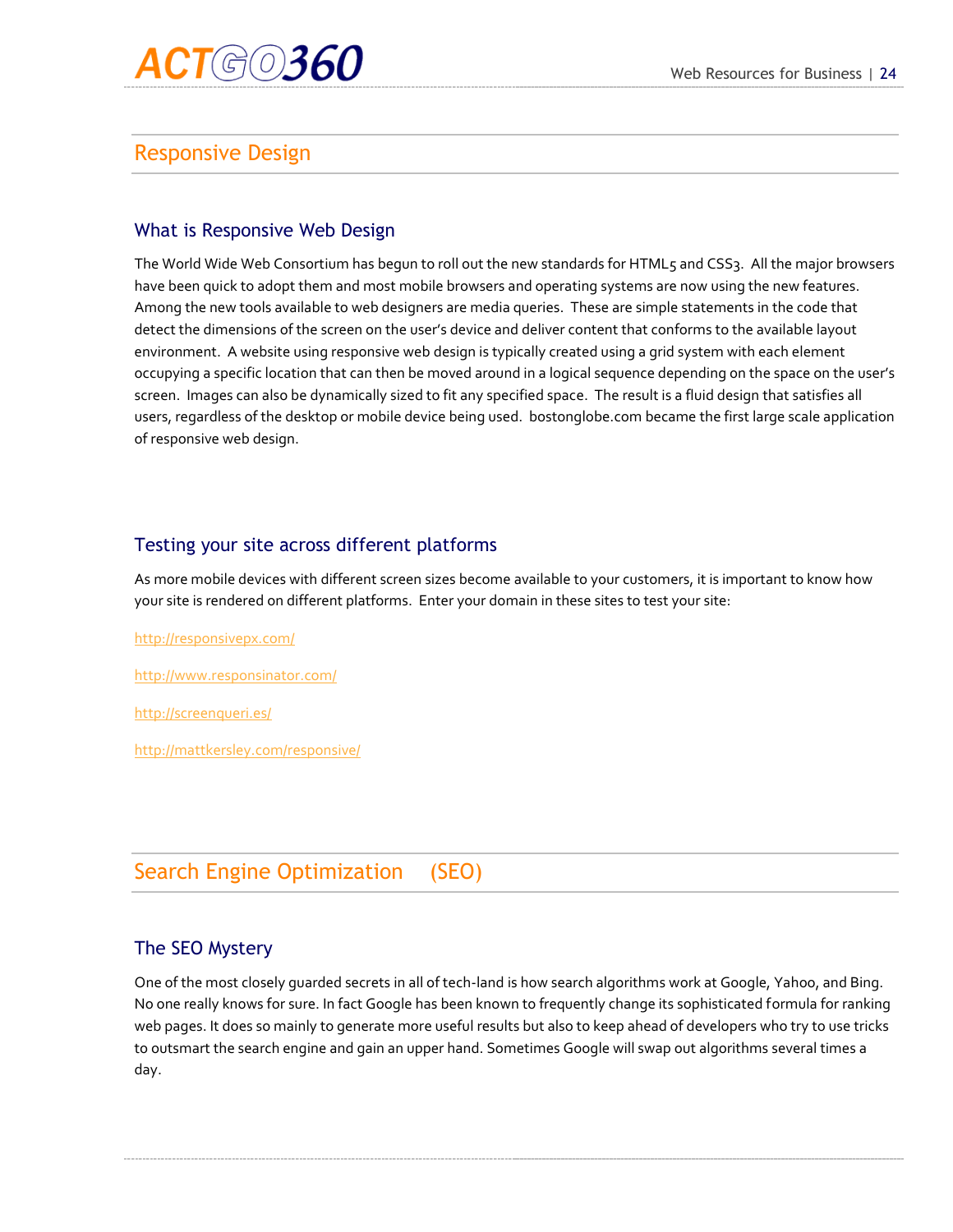

#### <span id="page-24-0"></span>SEO Tips

Pick a domain name with key words.

This won't work if you already have an established domain or brand. If you are starting out without the benefit of a brand name, pick one that contains the key words for your business. For example, if you sell oatmeal cookies, select oatmealcookies.com. Of course oatmealcookies.com is taken, but oatmeal-cookies.com is available. Google gives high ranking to domain names that match the search words.

 Include key words in page titles. Google and the other search engines look at page titles for clues about content. Too often page titles are left blank or repeat the same information. Whenever possible each page on your site should have a unique page title.

 Include key words in text headers. Make sure that important text isn't buried below page content and use descriptive headers. The various <h1>, <h2>, and <h3> tags should contain key search words.

 Carefully choose the key words to include in the meta tags. Search engines do look at the words you use within the meta keyword and meta description tags. They aren't given as much consideration as they used to receive. There is a little more analysis involved. You will probably get penalized for repeating keywords too frequently (more than three times) in the meta tags. You will get penalized if you use too many keywords. Keep it under 40. And, you will also get penalized if you don't use your keywords in the text on the page.

 Key search words should appear prominently in the text on your page. Search engines look for text. They figure the first text they encounter on a page is the most important, which is where the most important key words should fall when composing your text.

 Keep content fresh. Your site will be crawled frequently. If content doesn't change, it can hurt the ranking. It makes sense that they want to return the most current content ahead of stale content.

Avoid flash. Search engines can't read Flash content.

 Avoid using images containing important text. Search engines can't read text contained in images. If you must, be sure to use the <alt> tag to explain what is in the image.

 Links! Having lots of links is important. Get partners to add links to your website from their website. The more external links pointing to your URL the more important the search engines figure your website is. If you contribute content to another website be sure to include a link back to your site. Outgoing links from your website and internal links are also important factors.

 Create an XML site map. Site maps help search engines index your site. Once you upload your XML site map, notify Google, Bing, and Yahoo.

 Keep your domain name registration current. When you renew extend your registration at least five years. Going a year at a time implies that you are not a serious website.

 Don't let SEO take priority over usability. Having an attractive and user friendly website is more important in the long run than SEO. The two objectives should be compatible though.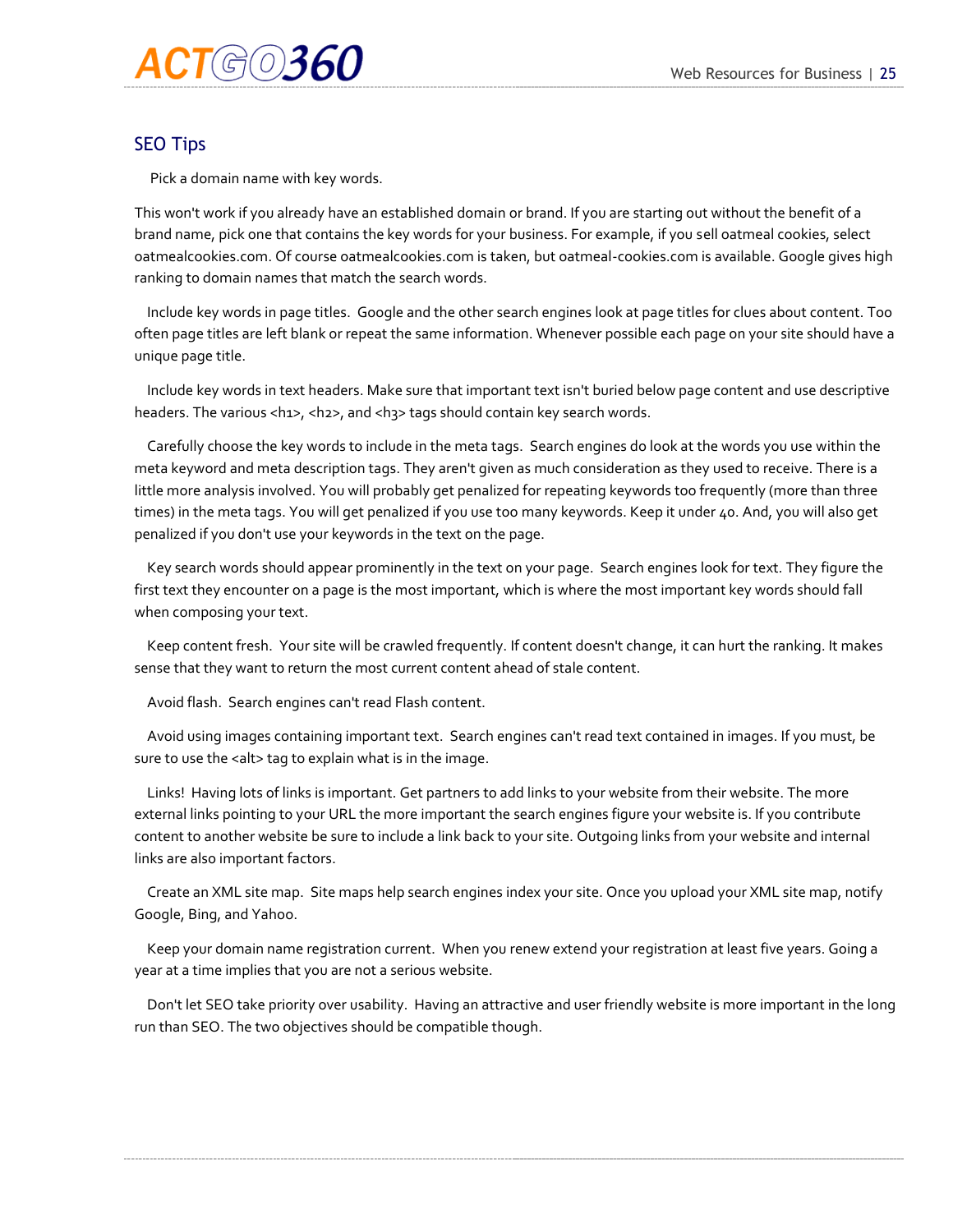

## Marketing Online in the New Environment

## <span id="page-25-0"></span>Push vs. Pull Marketing

#### <span id="page-25-1"></span>Selling in social media requires a different mindset.

Study the list on a previous page that contains the reasons people say they use social media. You won't find anything about shopping, researching products, or finding a service. People go to Amazon or use Google to do those things. So why are businesses spending billions of dollars to advertise on Facebook?

Facebook has been called the world's largest cocktail party (without the alcohol). If you try to spew the messages you might put in your newspaper ads or radio ads at people you meet at a cocktail party no one will want to talk with you and you will probably get tossed out. You need to offer something else.

Selling on Facebook has also been compared to selling from your front porch. People walking by on their way to pursue their interests might notice your offer for a glass of lemonade and stop by to relax and have a pleasant conversation. If you have something interesting to show, you might engage them in a dialogue. If you make the right impression, when your product or service is needed by the visitor, you have a better chance of doing business.

You cannot successfully "push" a message in social media. You have to create an environment that encourages your ideal customers to "pull" you in.

#### <span id="page-25-2"></span>How does Pull Marketing work?

The big advantage of advertising in social media, such as Facebook, is that your advertising dollars are highly targeted. Targeted advertising only works with a specialized message that appeals to the specific audience being targeted.

Targeting means going where your ideal customers are. When you are there it is necessary to listen. You need to engage them. At least half of the conversation has to be listening.

Add value to the conversation. Make a free offer or something special that will give them a reason to stay engaged.

Entertain them. Be likeable and interesting.

Show them something unique about you or your products or services.

Tell stories about you and your organization and what you do that is special.

Be responsive and be authentic.

Don't try to "sell". Remember the customer is in control. Let them pull you in. Let them opt to do business with you.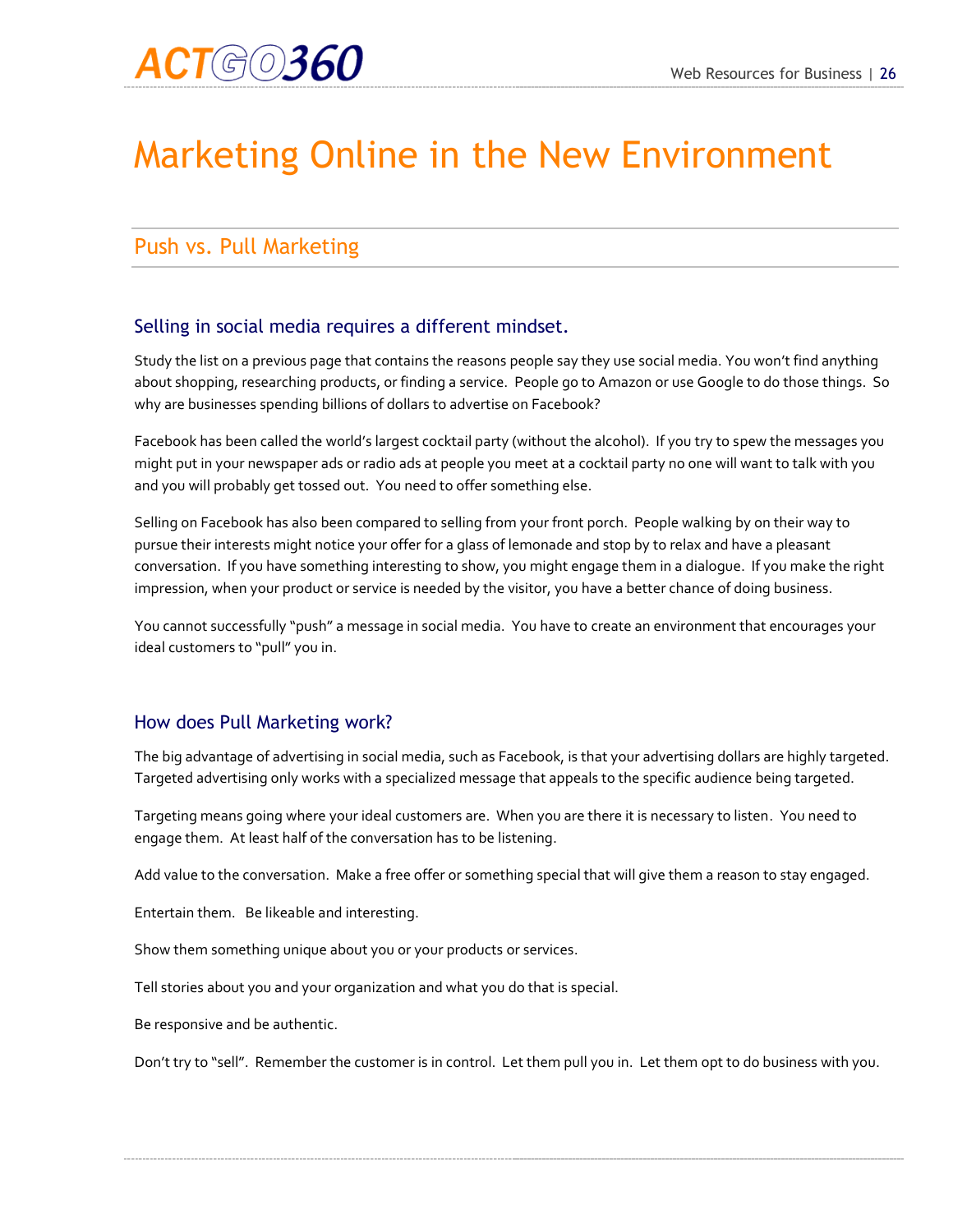

## <span id="page-26-0"></span>Choose Your Social Media and Engage

Social media cannot be an afterthought. More people spend more time on social media than traditional popular websites - Google, Yahoo, MSN, Amazon, etc. - combined. Every business should be on Facebook as a minimum. People will expect to find you there. Then, depending on your target audience consider others.

**Twitter** LinkedIn Pinterest Google+ Yelp StumbleUpon MySpace Digg Reddit

Consider a blog. Blogs are great for SEO. Consider creating videos and posting them on YouTube.

The main purpose of Social Media for E-commerce is to drive traffic to your website. It is not realistic to be on every social media platform.

### <span id="page-26-1"></span>Creating a Plan

Every business is unique, so it is difficult to create a formula that can produce a perfect solution. However there are some important steps that every business should take before marketing in the new environment. It is likely the opportunities will overwhelm your ability to do everything you might want to do. Picking the best options and making sure you can follow through is usually better than taking a shotgun approach.

#### <span id="page-26-2"></span>What is your current revenue model?

How do you attract customers now? What is working? Do you use email blasts? Do you run sales? Do you rely on word of mouth?

What steps do customers take to do business with you?

What parts of your model need to be working better?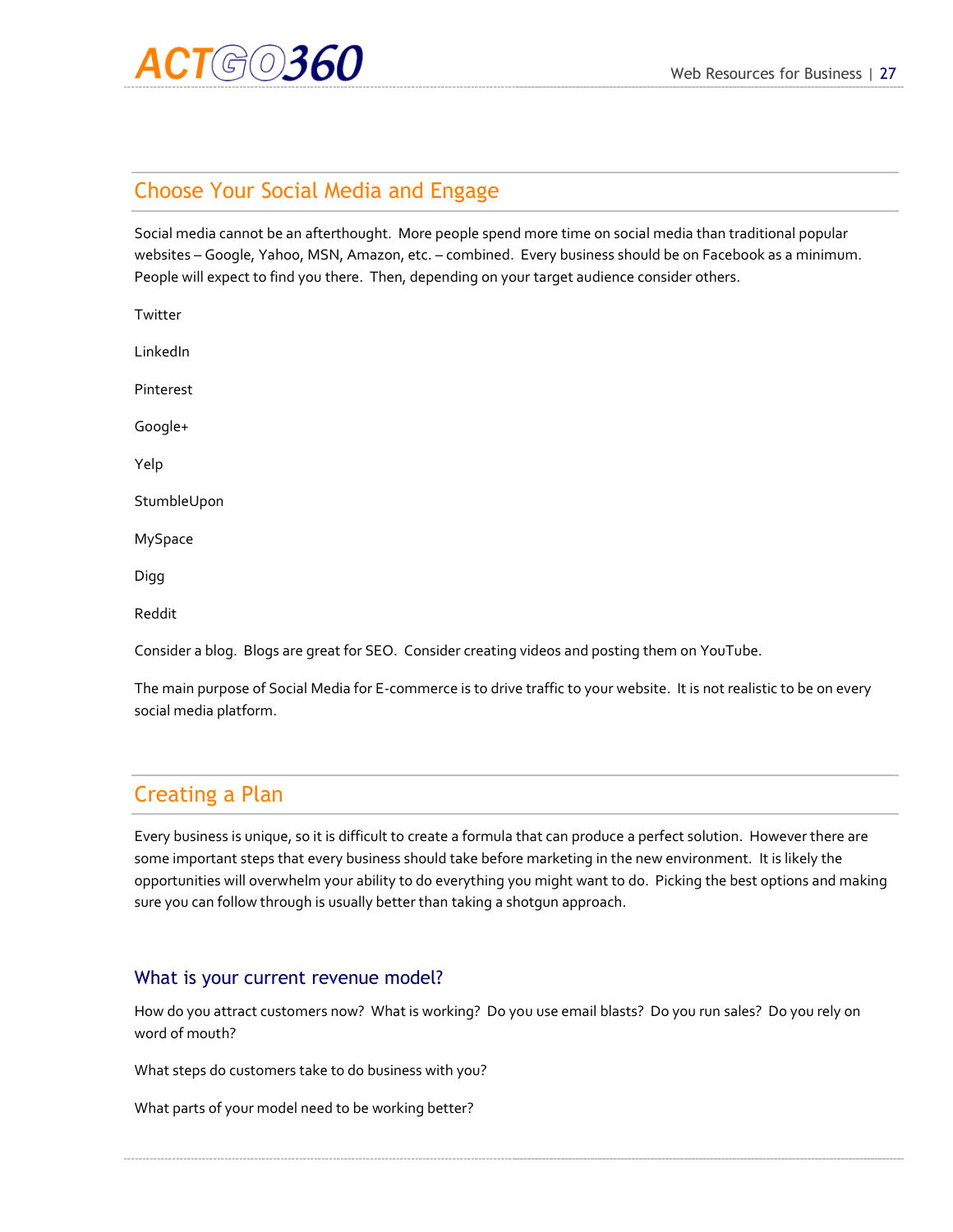

#### <span id="page-27-0"></span>What social media or mobile tools can complement your existing revenue model?

If collecting email addresses is important, can you use Facebook to get more people to sign up for your email blasts? If you conduct sales, can you use text messaging to announce specials or send coupons? If word of mouth is important, can you create a fan page on Facebook?

#### <span id="page-27-1"></span>What opportunities are there to add to your revenue model or create new ones?

Are there new markets possible with social media? Are there new products or services that you can offer that make sense in the new environment?

#### <span id="page-27-2"></span>Prioritize the opportunities.

List each opportunity and each new tool you are considering. Analyze what commitments will be required by each in terms of time and money. Also, be sure to consider both the costs to implement and the costs to maintain. Weigh each cost profile against its likely benefits. Is timing important? Is there seasonality to your business? If so, create a calendar-based list that prioritizes each opportunity based on the realistic costs and expected benefits.

#### <span id="page-27-3"></span>Determine the "Hub" of your business activity.

Do you want your customers to reach you through your e-commerce website? your offline retail store? your Facebook page? a mobile app? Whatever you decide, make it your "Hub" and connect it to all other parts of your marketing plan. Your "Hub" is where you want to drive customers in order to best support your revenue model.



#### <span id="page-27-4"></span>Build the primary links to and from your "Hub".

This example is for an imaginary business that has its e-commerce site as its "Hub". Each other element in the marketing plan links to the e-commerce website, directing customers to interact with the business at the online store.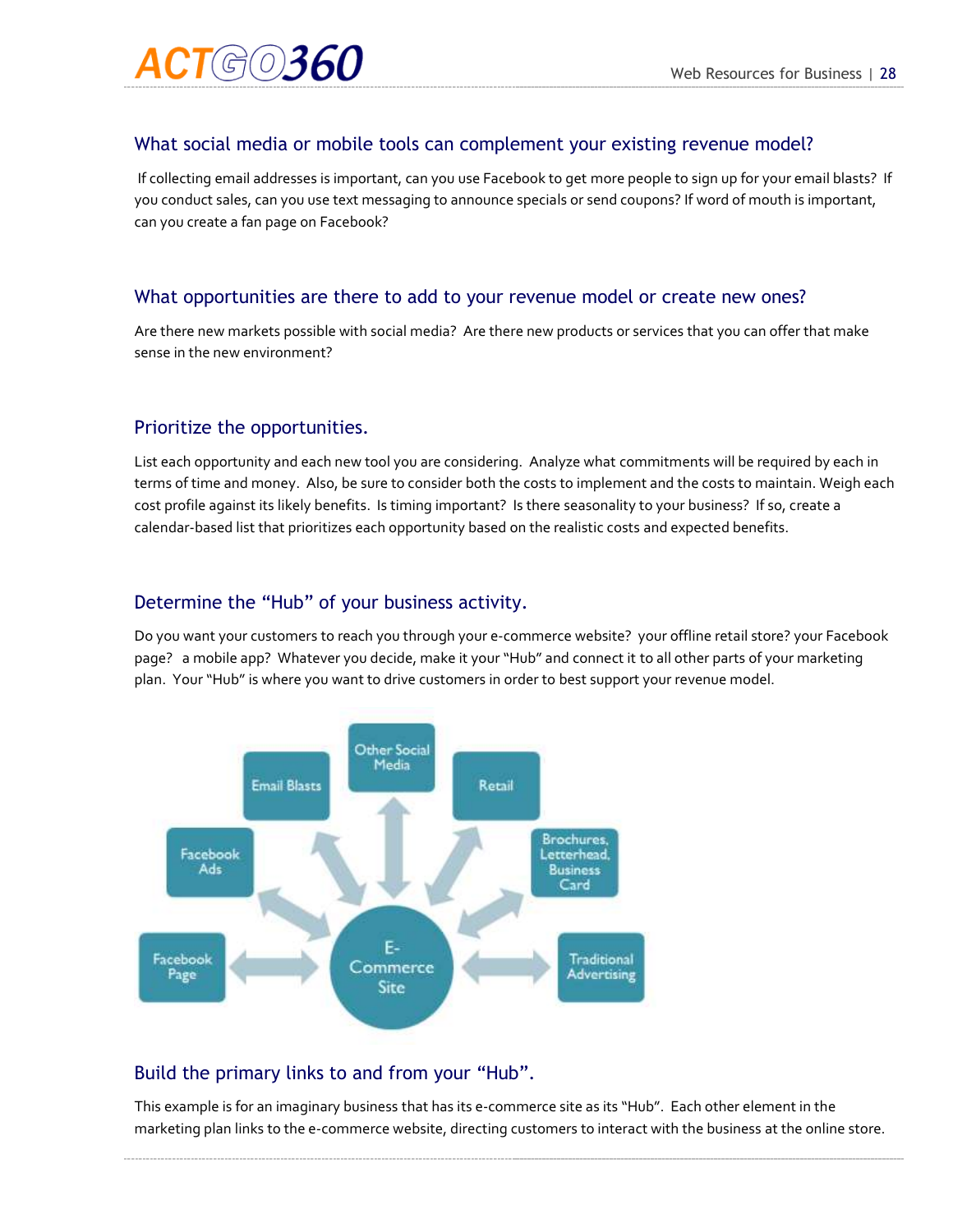

#### <span id="page-28-0"></span>Add the secondary links.

Other logical paths to your hub exist indirectly through the other elements of your marketing plan. There are also logical ways the elements can reinforce each other. This diagram shows some possible secondary links for the imaginary business.



#### <span id="page-28-1"></span>Implement your plan.

For each opportunity you plan to pursue detail the sequence of steps necessary to implement it, including all the necessary links. Reevaluate your budget of time and money. Establish a realistic timeline to act on each of the best opportunities. Involve everyone in the organization and make sure everyone is committed.

#### <span id="page-28-2"></span>Continuously improve your plan.

Be alert to changes in the environment. Always check what is working and not working and act to make necessary changes to your plan. Follow this diagram from the start and strive to add quality in every process you pursue.